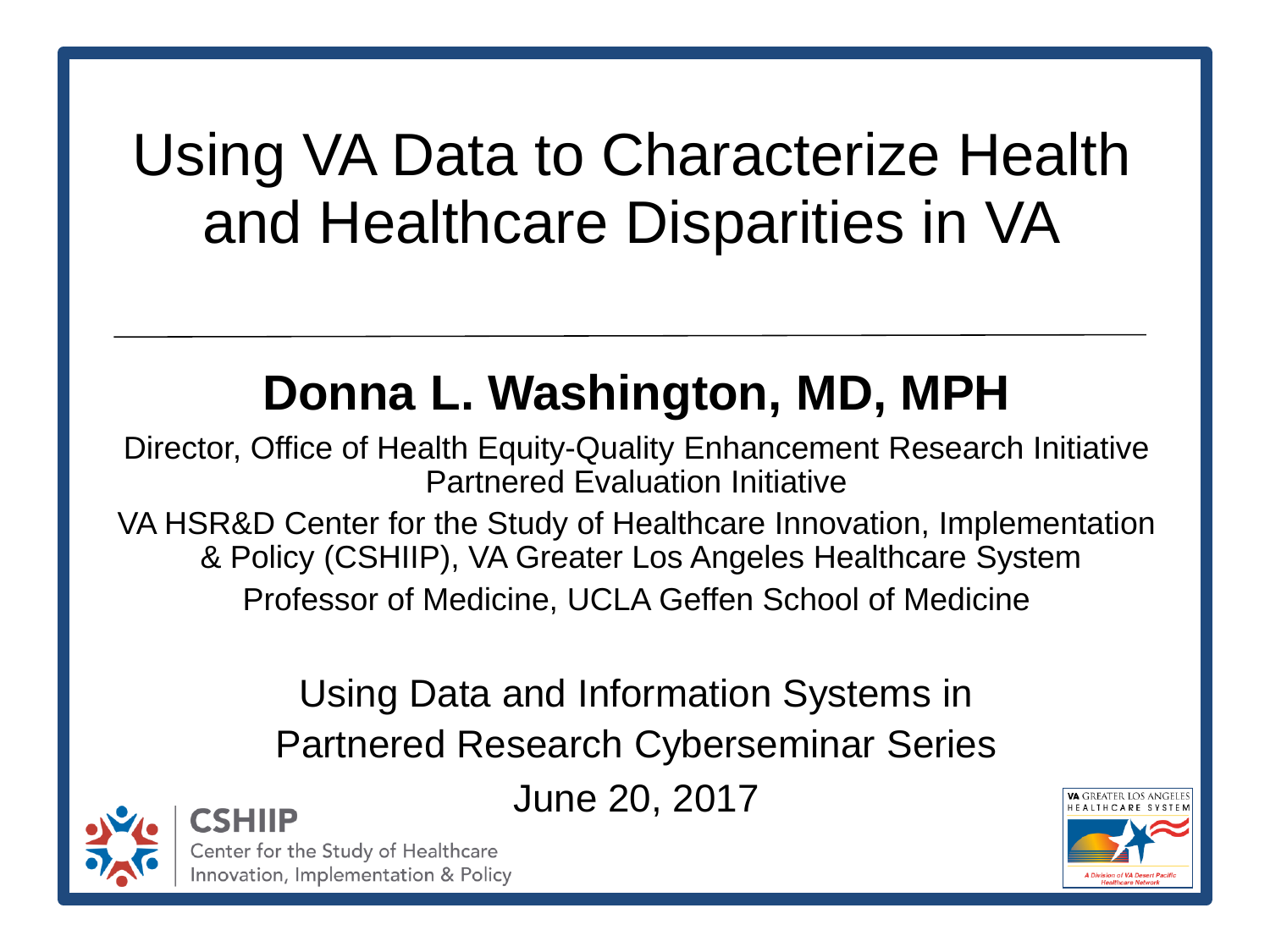## Acknowledgements

- OHE-QUERI Partnered Evaluation Initiative funding: Office of Health Equity and QUERI
- **Women's Health Evaluation Initiative (WHEI),** Susan M. Frayne, MD, MPH, Director Fay Saechao, MPH, Project Manager WHEI funding: Women's Health Services, Office of Patient Care Services, VHA
- use of EPRP and SHEP data Office of Analytics and Business Intelligence (OABI) for

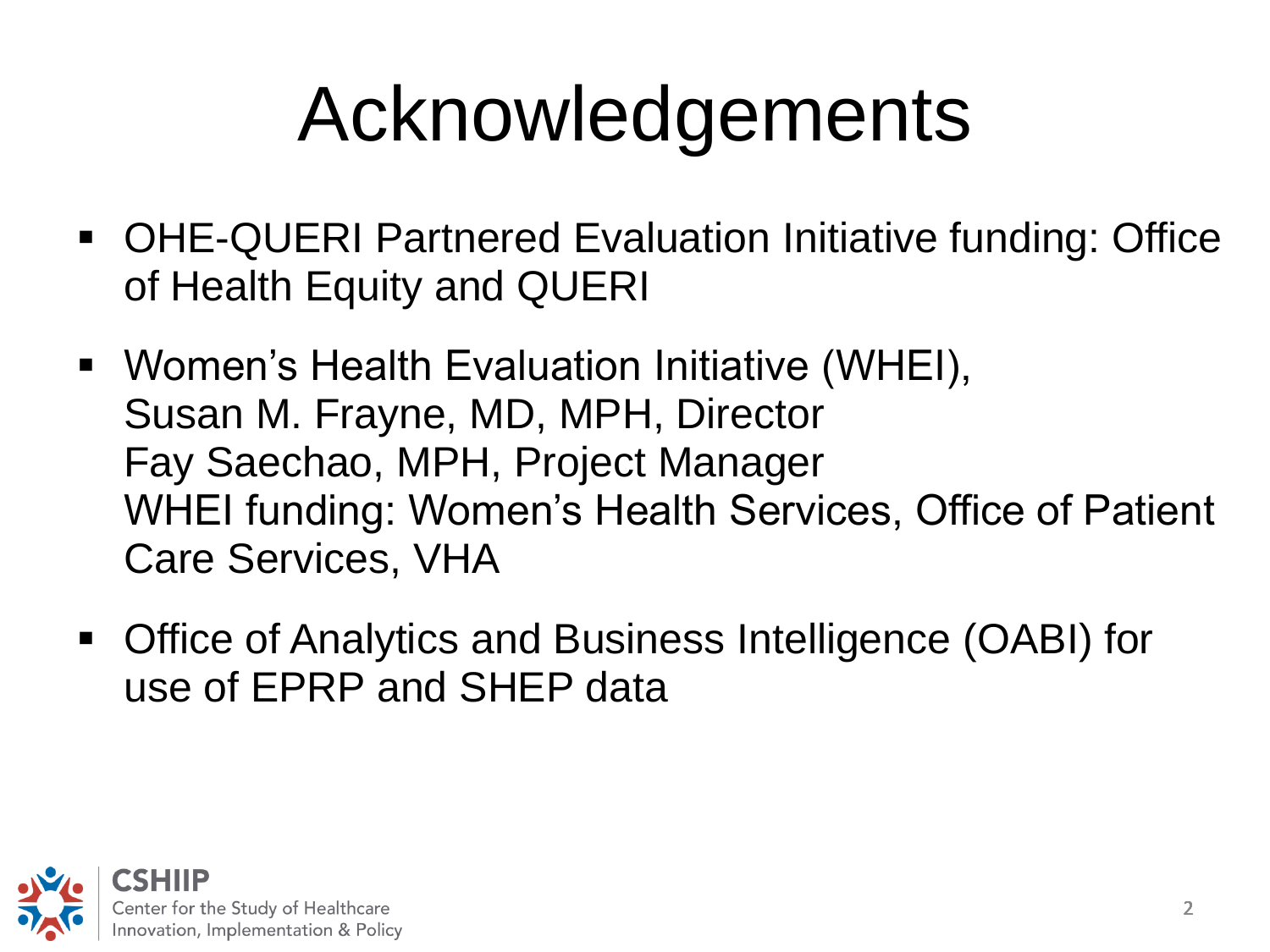## Learning Objectives

- used to construct vulnerable population measures of socio-economic status (SES) **Describe the data sources and data decisions** characteristics such as race/ethnicity and
- specifications for race/ethnicity and SES **Describe trade-offs involved with different** measures to assess variations in VA health and health care

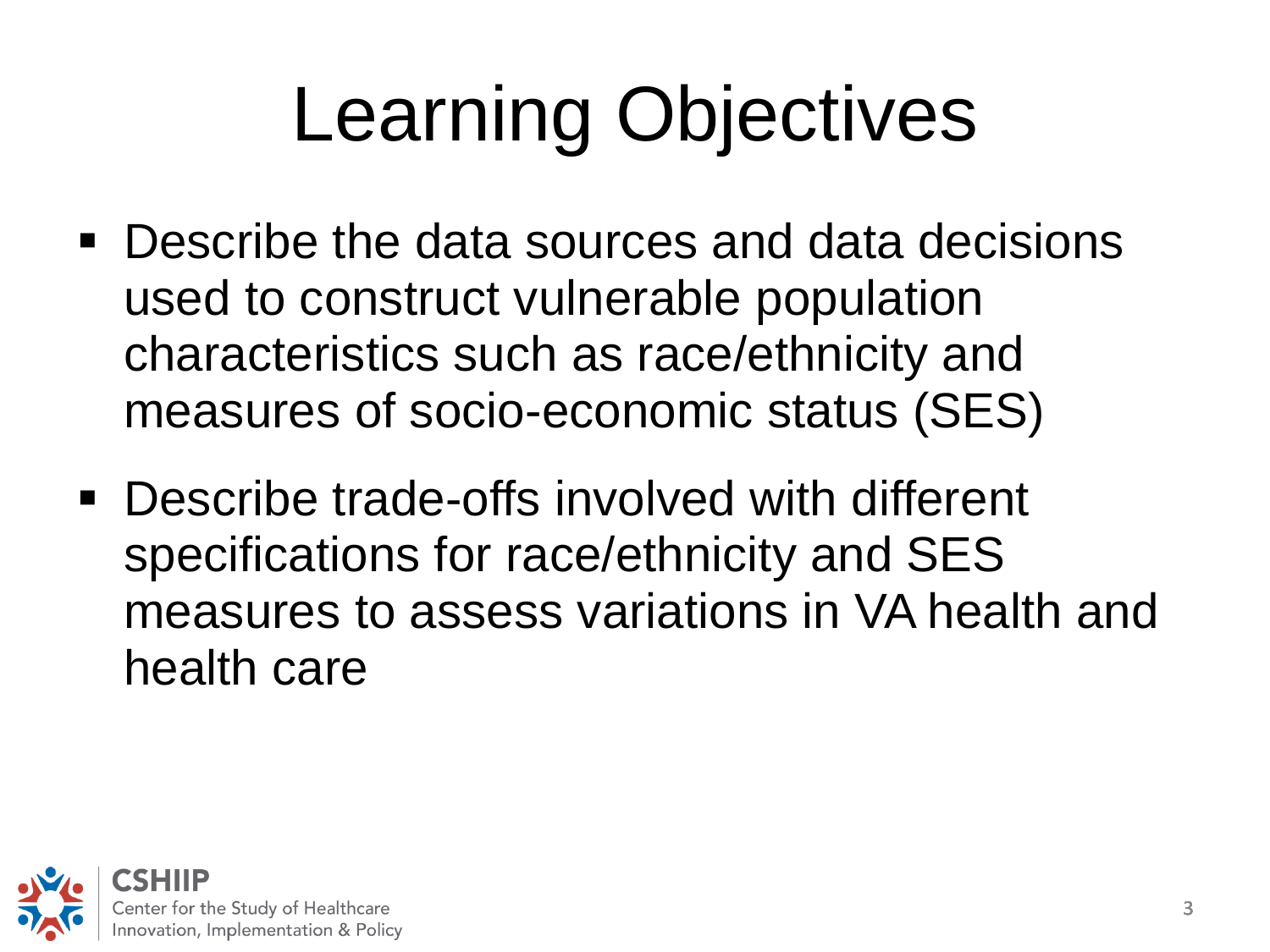## Session Outline

- **Introduction**
- **Measuring race and ethnicity** 
	- $\triangleright$  Algorithm for reducing missing data
	- Contributions of alternate data sources
	- > Characterizing "unknown" race/ethnicity
- > Challenges, strategies, and examples<br>Resources Measuring socio-economic status
- Resources

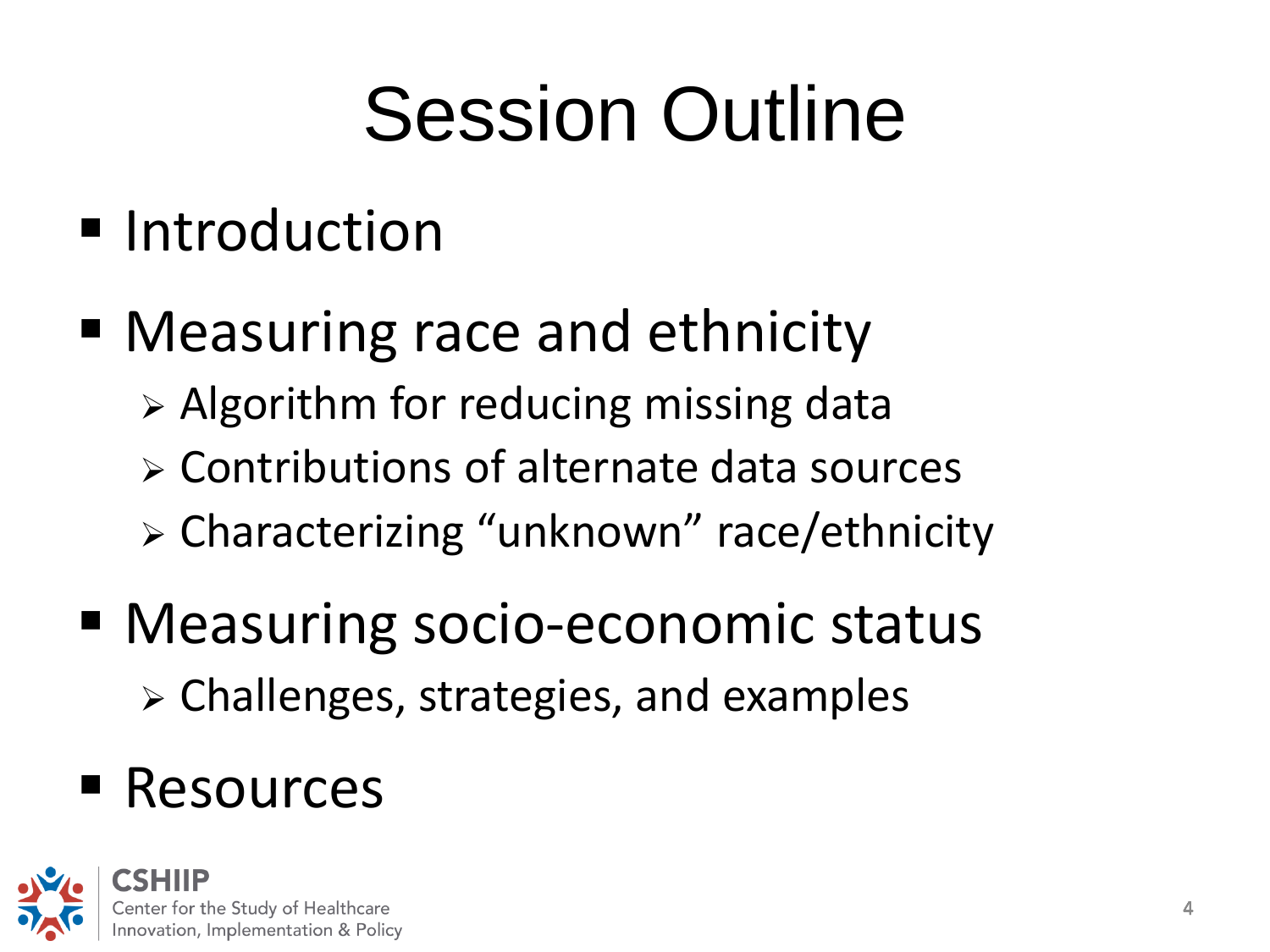## Session Outline

#### **Introduction**

- **Measuring race and ethnicity**  Contributions of alternate data sources Algorithm for reducing missing data > Characterizing "unknown" race/ethnicity
- > Challenges, strategies, and examples<br>Resources **E Measuring socio-economic status**

#### **E** Resources

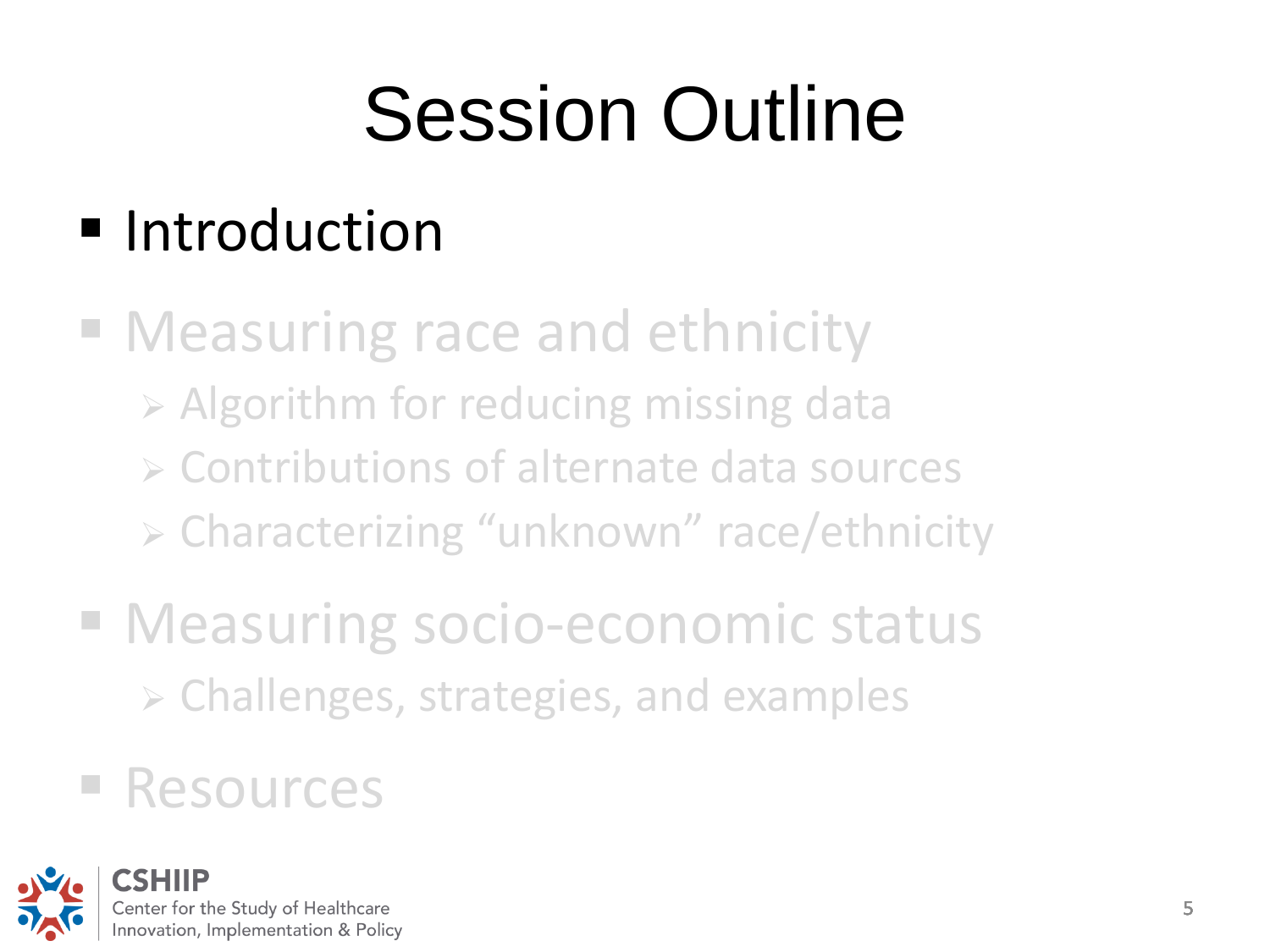## Poll Question #1

- **I am interested in VA data primarily due to my role as:**
- a. Researcher (PI, Co-PI, Co-investigator, CDA)<br>b. Research Staff
- 
- c. Clinical Staff
- d. Operations Staff
- e. Other please describe via the Q & A function

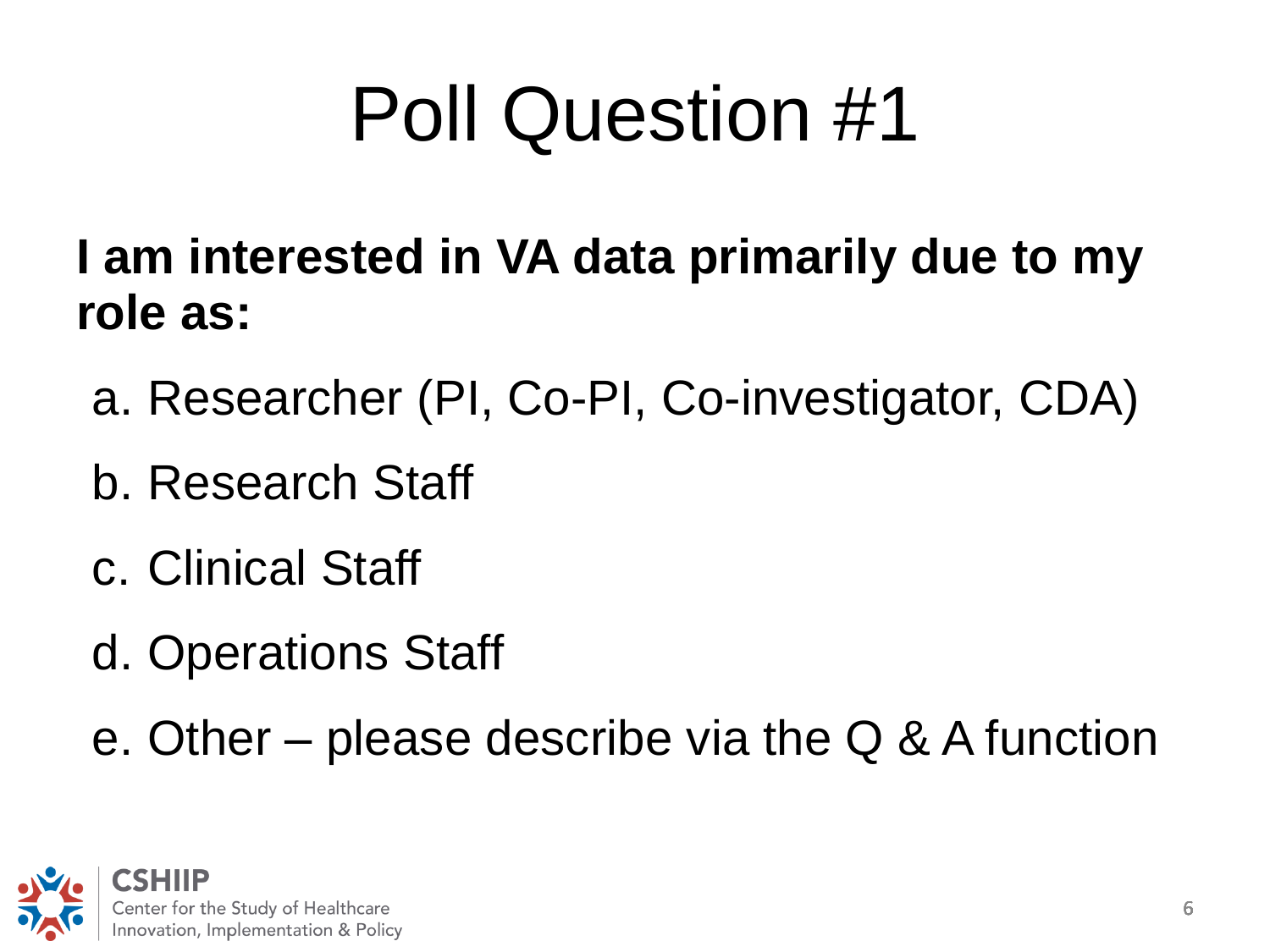## OHE-QUERI Partnered Evaluation Initiative Goal

- health and healthcare disparities in VA for vulnerable groups Use VA data to systematically characterize the
	- Diseases and conditions considered the principal causes of disability and mortality, particularly for vulnerable Veteran populations
	- Gaps and trends in quality of healthcare and patient experiences with care

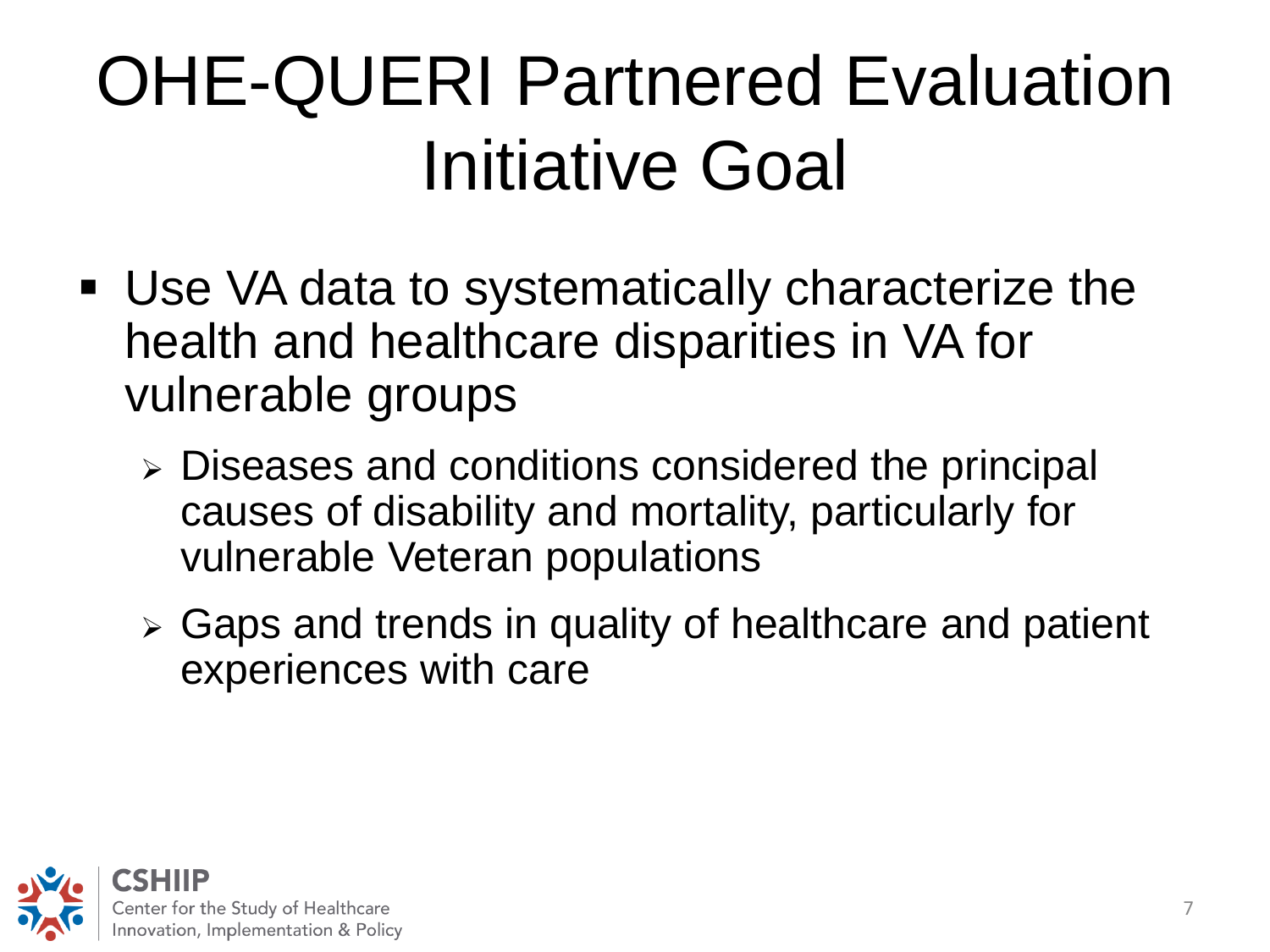## OHE-QUERI Partnered Evaluation Initiative Approach

- **Operations work in partnership with OHE**
- Secondary analysis using large VA datasets<br>Include <u>all</u> VA health care users
- Include all VA health care users  $\triangleright$  out-patient, in-patient, non-VA
- **Define vulnerable population characteristics,** including race/ethnicity and socio-economic status

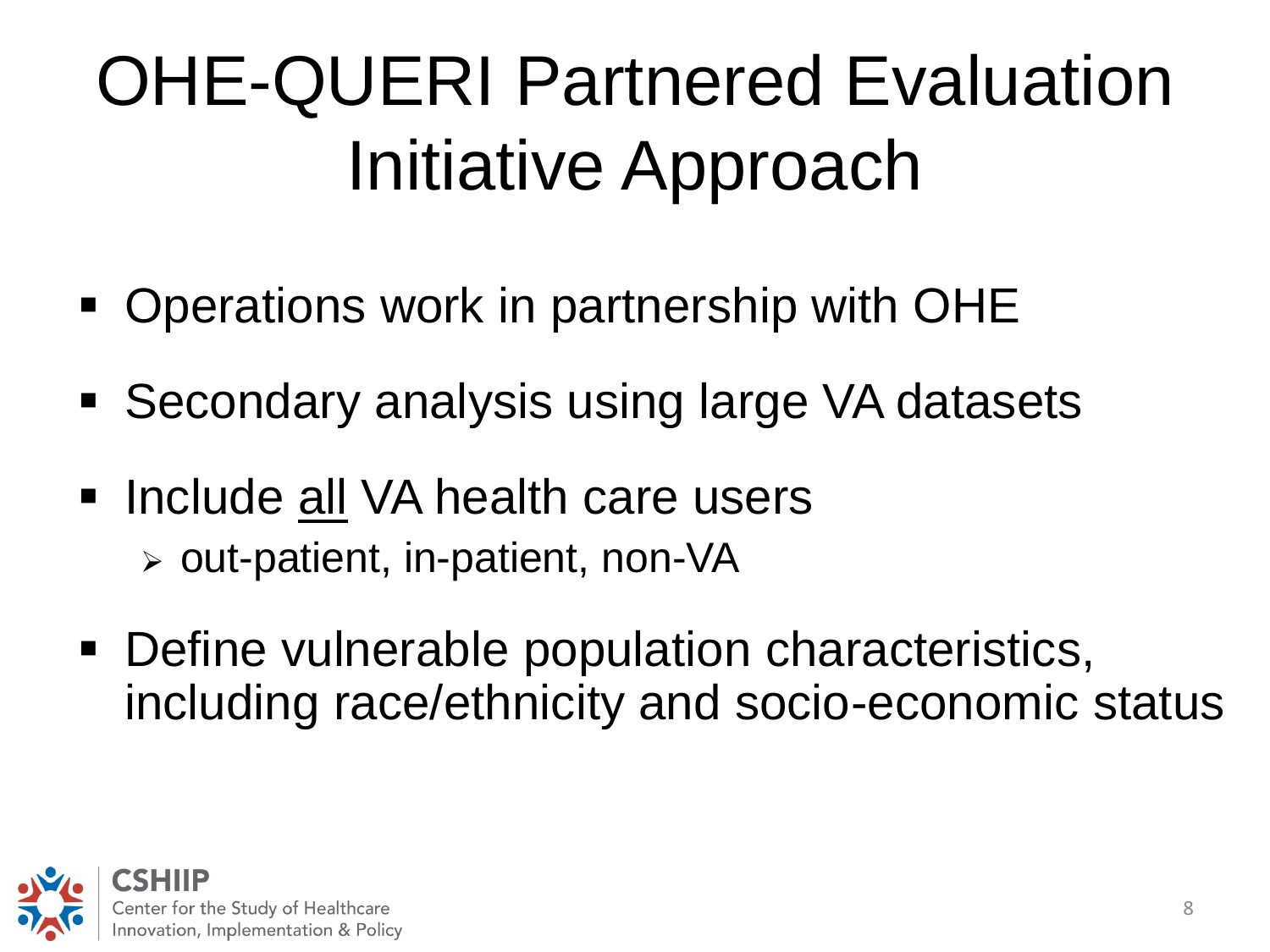## Session Outline

#### **Introduction**

- **Measuring race and ethnicity** 
	- $\triangleright$  Algorithm for reducing missing data
	- Contributions of alternate data sources
	- > Characterizing "unknown" race/ethnicity
- $\triangleright$  Challenges, strategies, and examples<br>Resources **Measuring socio-economic status**

#### **E** Resources

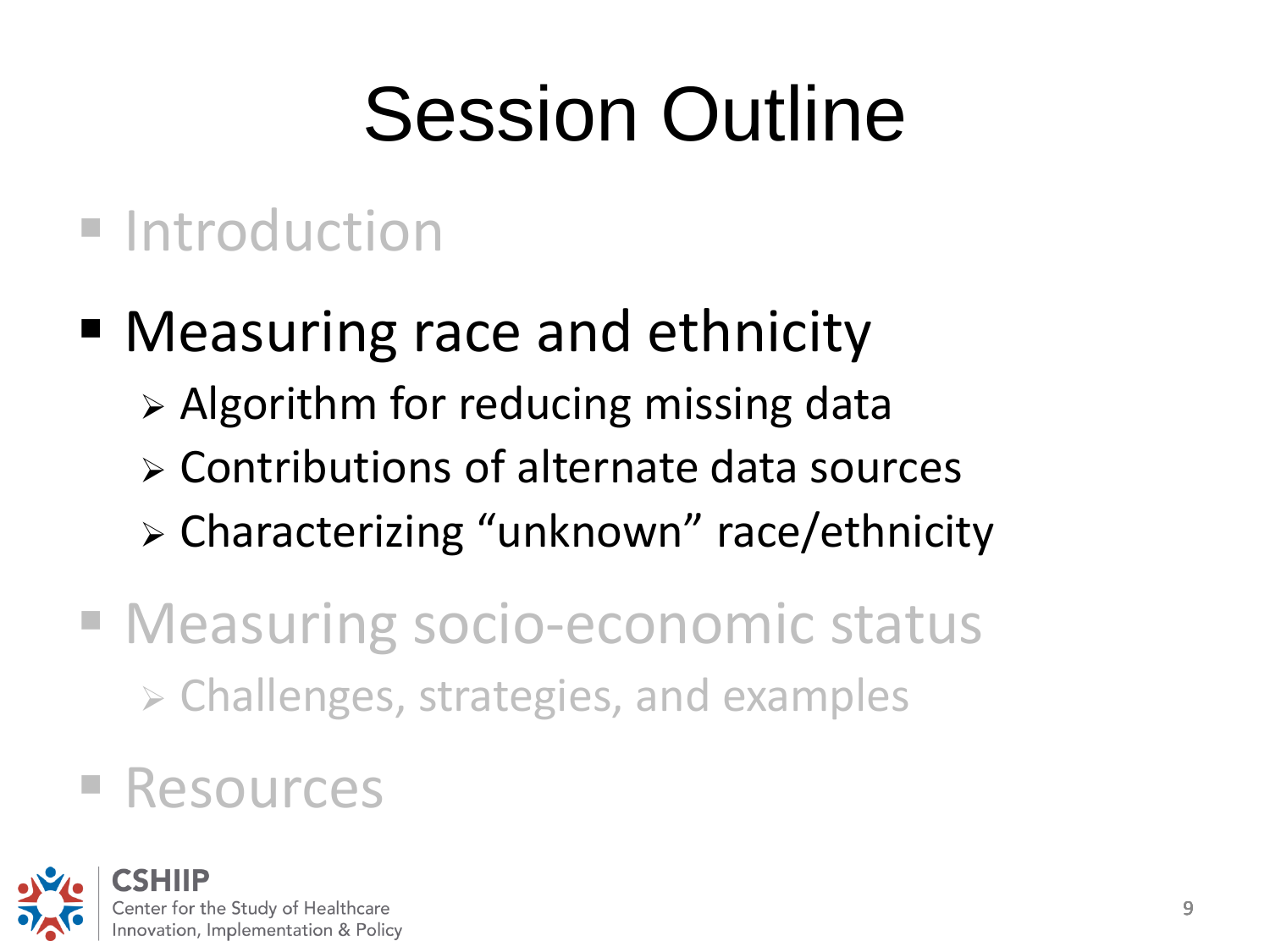### Revised Standards for Classification of Federal Data on Race and EthnicityOffice of Management & Budget (OMB)

- Categories and definitions provide a common language to promote uniformity and comparability of data on race and ethnicity
- 5 minimum categories for race, 2 categories for ethnicity (Hispanic origin, not of Hispanic origin)
- scientific or anthropological in nature **EXTE:** Classifications should not be interpreted as being

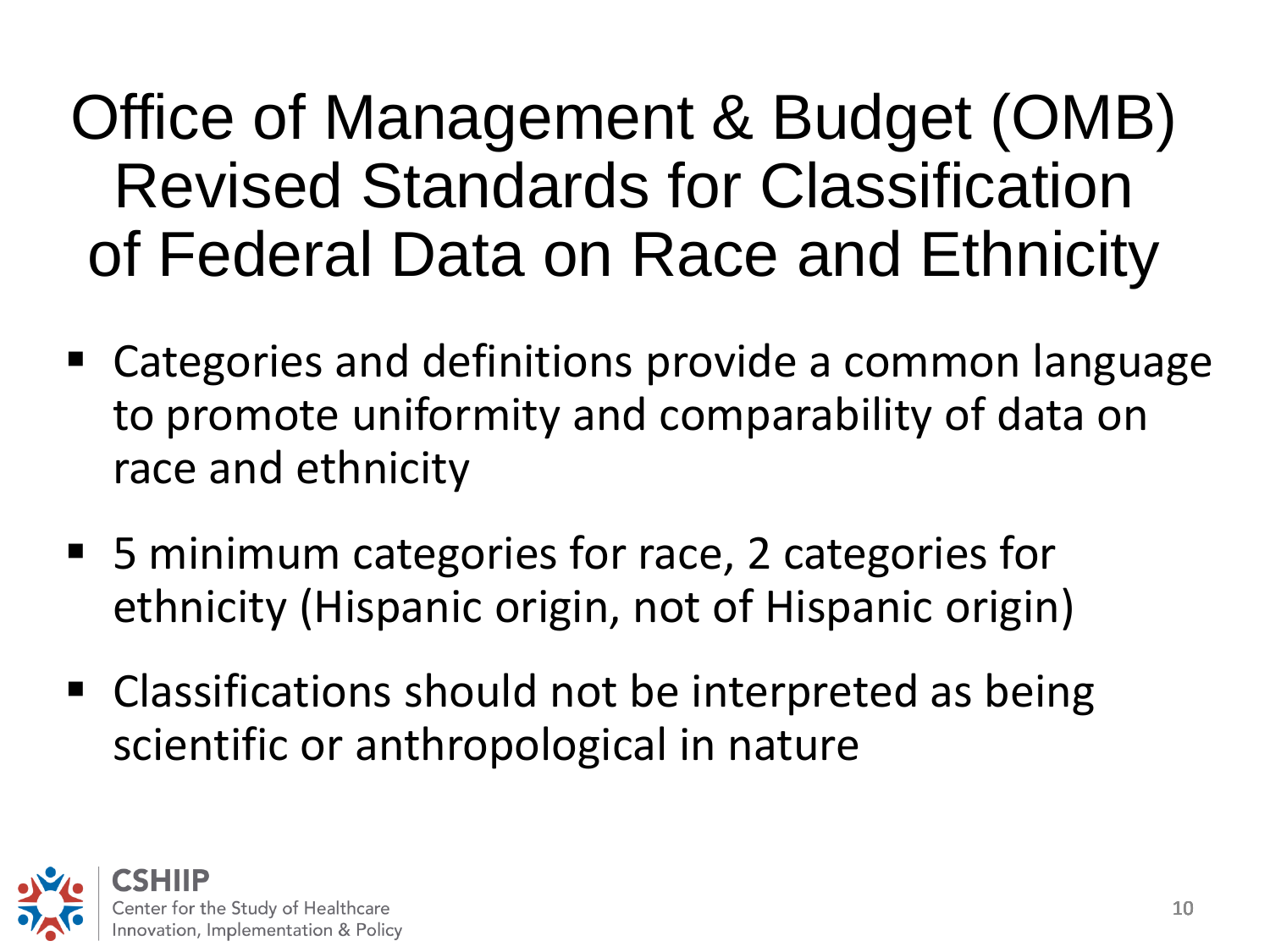## **Ethnic Categories**<br>• **American Indian or Alaska Native.** A person having origins in any of the original peoples of OMB Definitions for Racial and

- North and South America (including Central America), and who maintains tribal affiliation or community attachment.
- the Indian subcontinent including, for example, Cambodia, China, India, Japan, Korea, Malaysia, ¨ **Asian.** A person having origins in any of the original peoples of the Far East, Southeast Asia, or Pakistan, the Philippine Islands, Thailand, and Vietnam.
- Terms such as "Haitian" or "Negro" can be used in addition to "Black or African American."  $\bullet$ **Black or African American.** A person having origins in any of the black racial groups of Africa.
- of Hawaii, Guam, Samoa, or other Pacific Islands. ¨ **Native Hawaiian or Other Pacific Islander.** A person having origins in any of the original peoples
- North Africa. ¨ **White.** A person having origins in any of the original peoples of Europe, the Middle East, or
- **Hispanic or Latino.** A person of Cuban, Mexican, Puerto Rican, Cuban, South or Central American, or other Spanish culture or origin, regardless of race. The term, "Spanish origin," can be used in addition to "Hispanic or Latino."

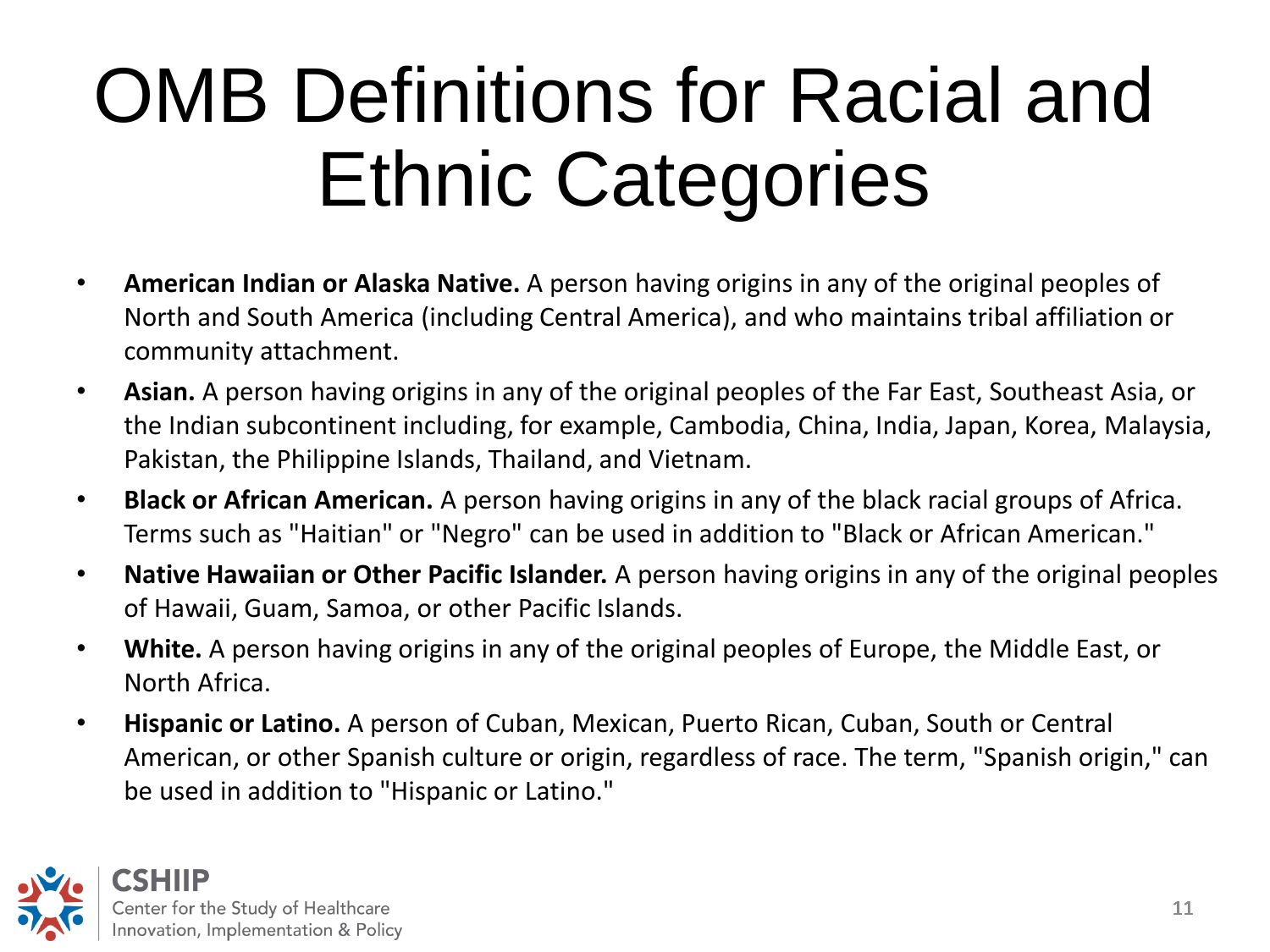## Poll Question #2

- **What sources of VA race/ethnicity data have you used? (check all that apply)**
- a. No prior use
- b. MedSAS files
- c. Corporate Data Warehouse (CDW)
- d. Vital Status File
- e. Other VA data sources (Please specify)

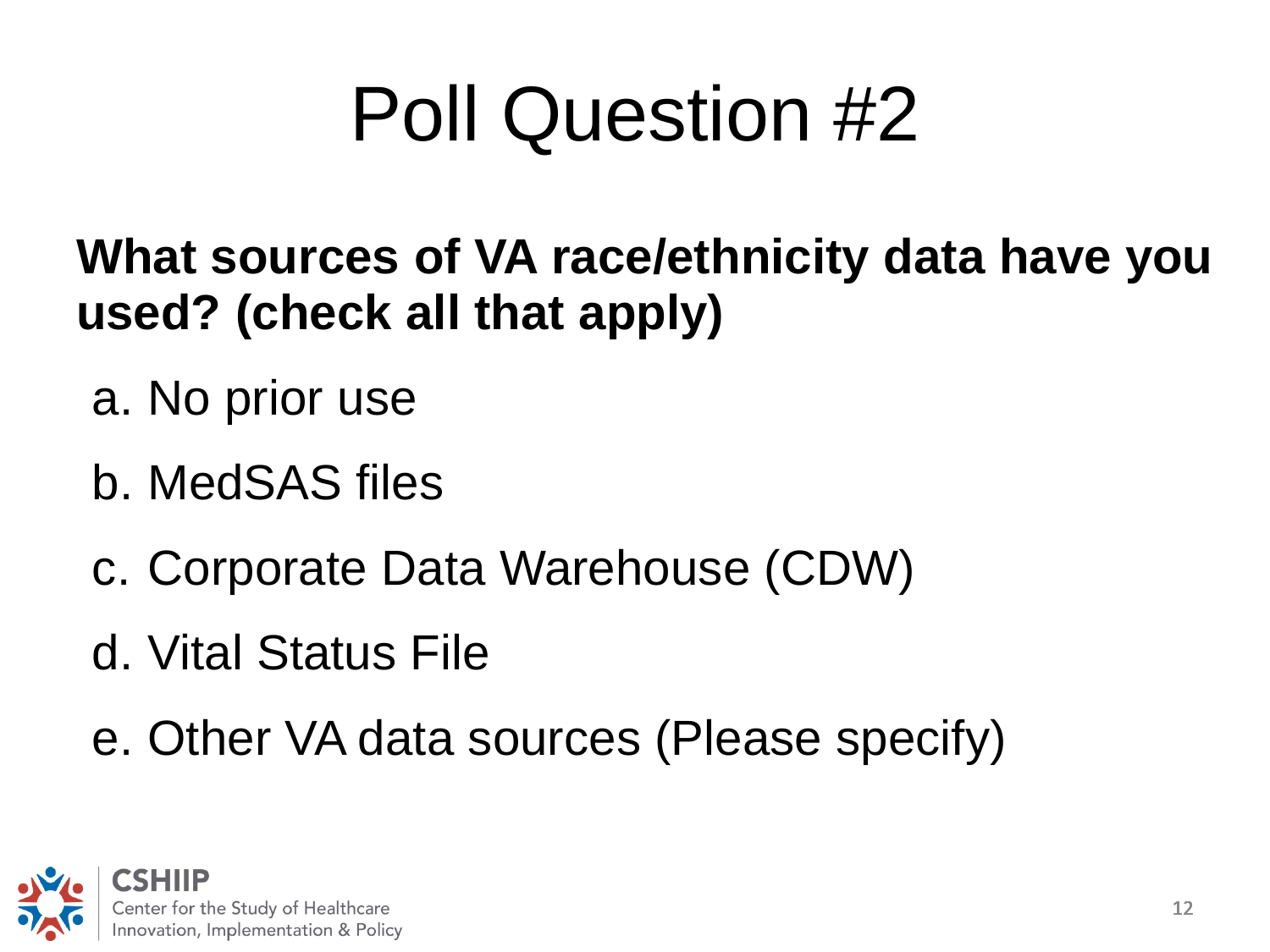## Poll Question #3

 **do you usually handle missing race/ethnicity In your work (using VA data or otherwise), how data?** 

- a. Delete those with missing values
- b. Include missing with another category
- c. Multiple imputation or other statistical techniques<br>d. Other-Please specify
- d. Other-Please specify

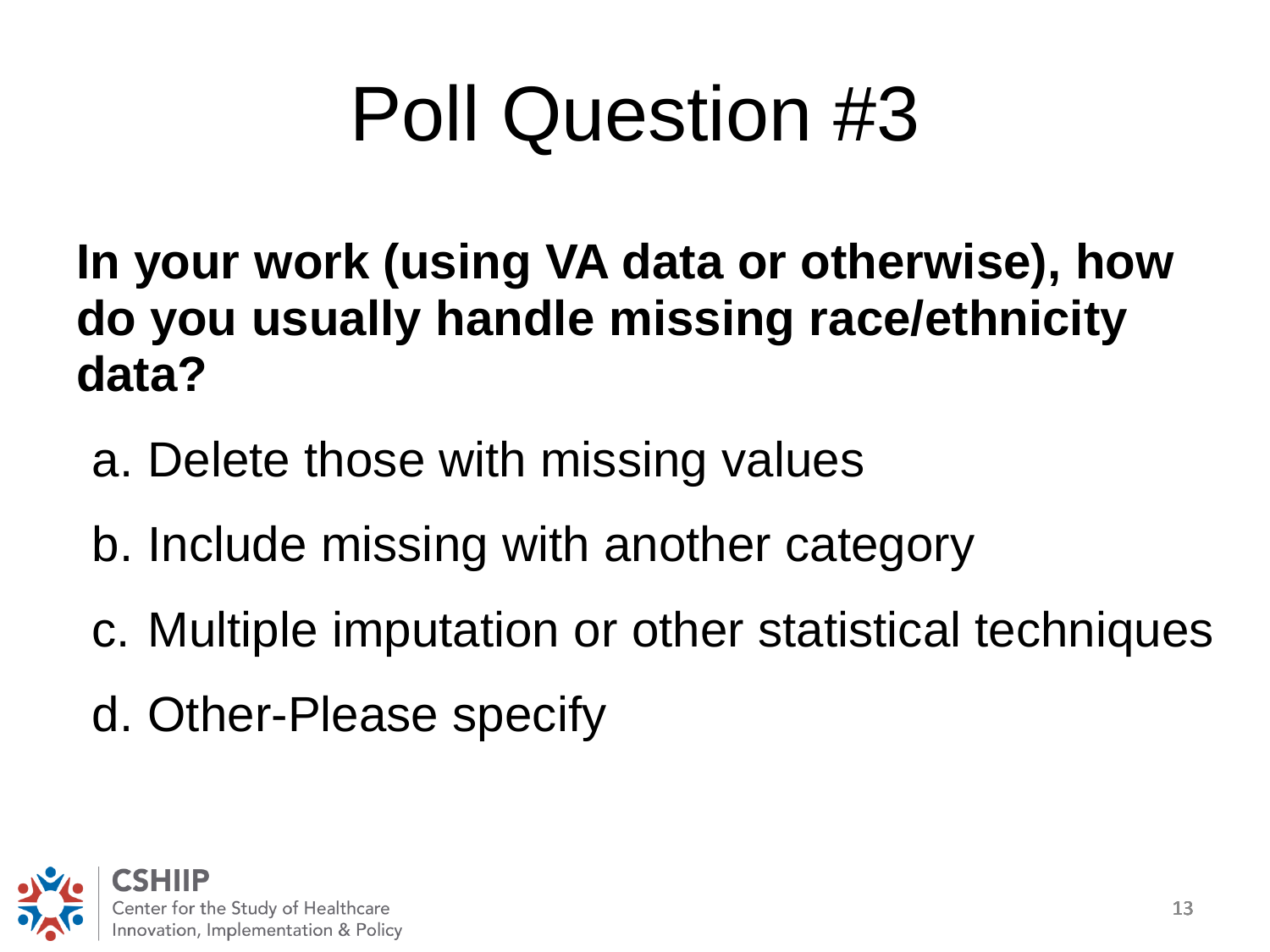## Data Sources

- repository of data from VistA Patient File Corporate Data Warehouse (CDW) – national
- Medical SAS (MedSAS) datasets: outpatient visit or event file; inpatient PTF main file
- VA OEF/OIF/OND Roster from Department of Defense
- VHA Vital Status File CMS Race from Medicare

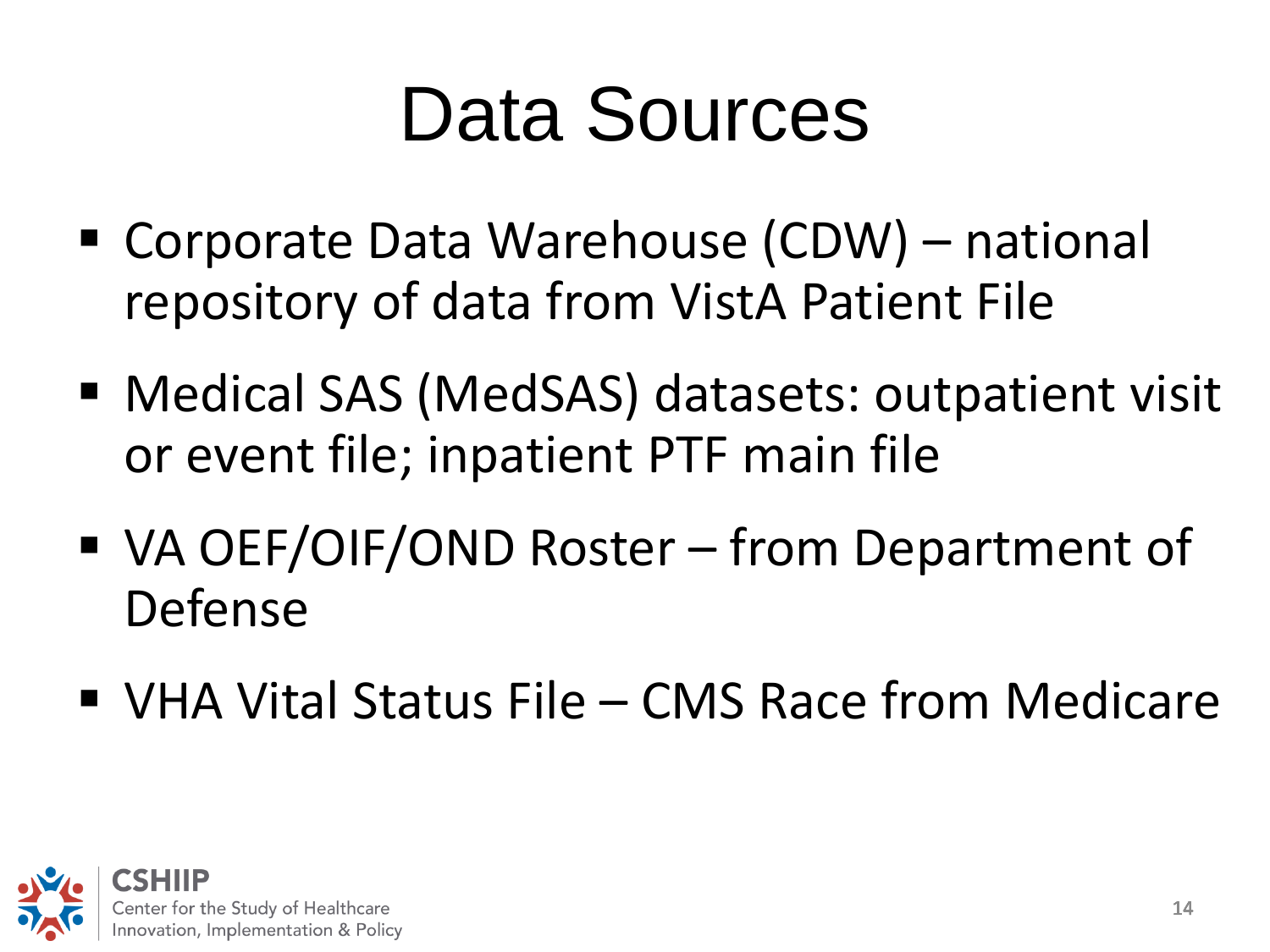## CDW Race Data

- Not nationally standardized
	- > See "Race Data Best Practice Guide" and "CDW Race Data and Multiple Races" for mapping CDW Race to standard race
- 15% missing as of FY2012

#### **Completeness of CDW Race Data**

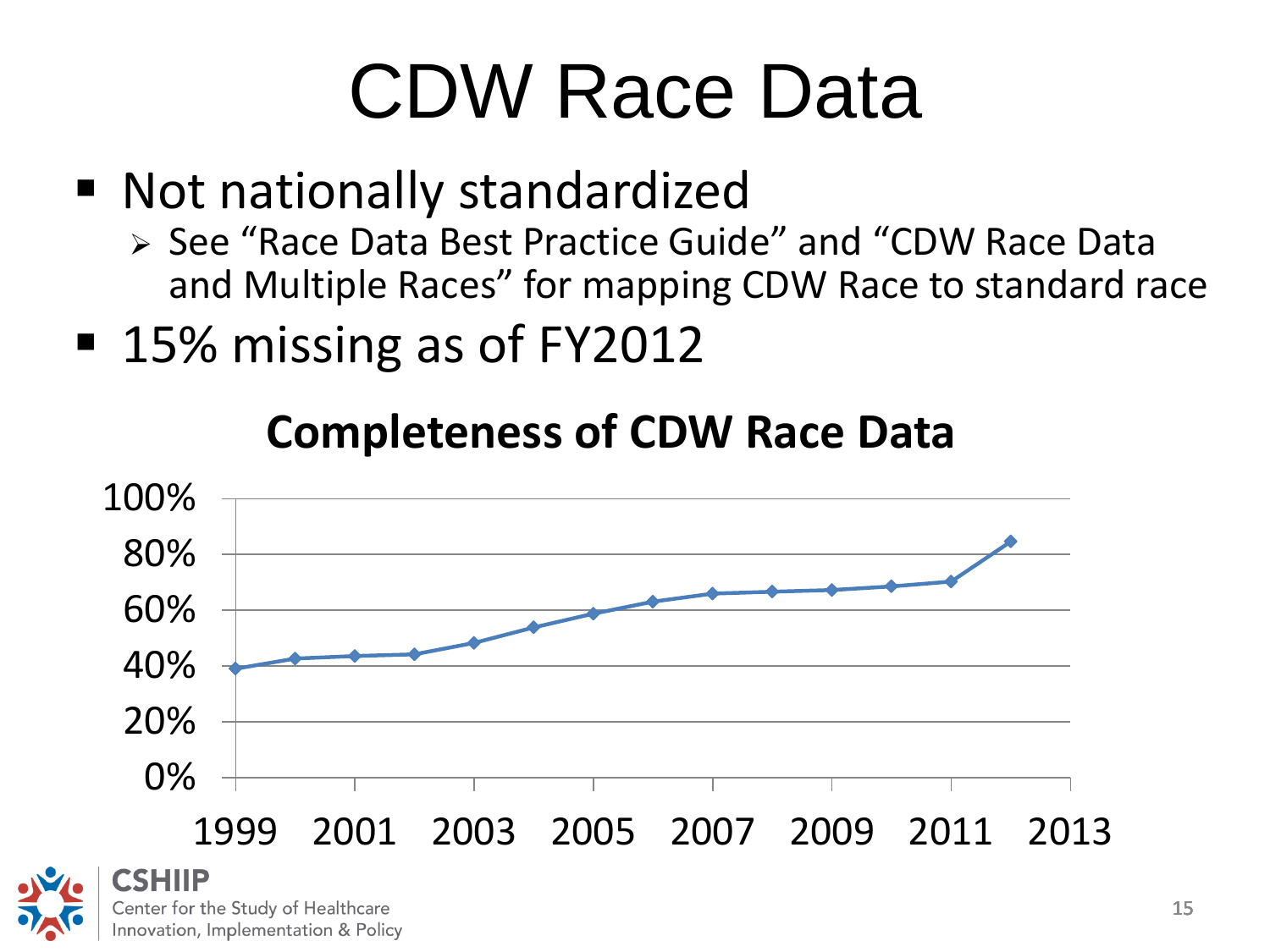## Medical SAS Datasets

Post-2003 } Outpatient: RACE1-RACE7 and ETHNIC Inpatient: RACE1-RACE6 and ETHNIC

#### **Completeness of MedSAS Datasets**



16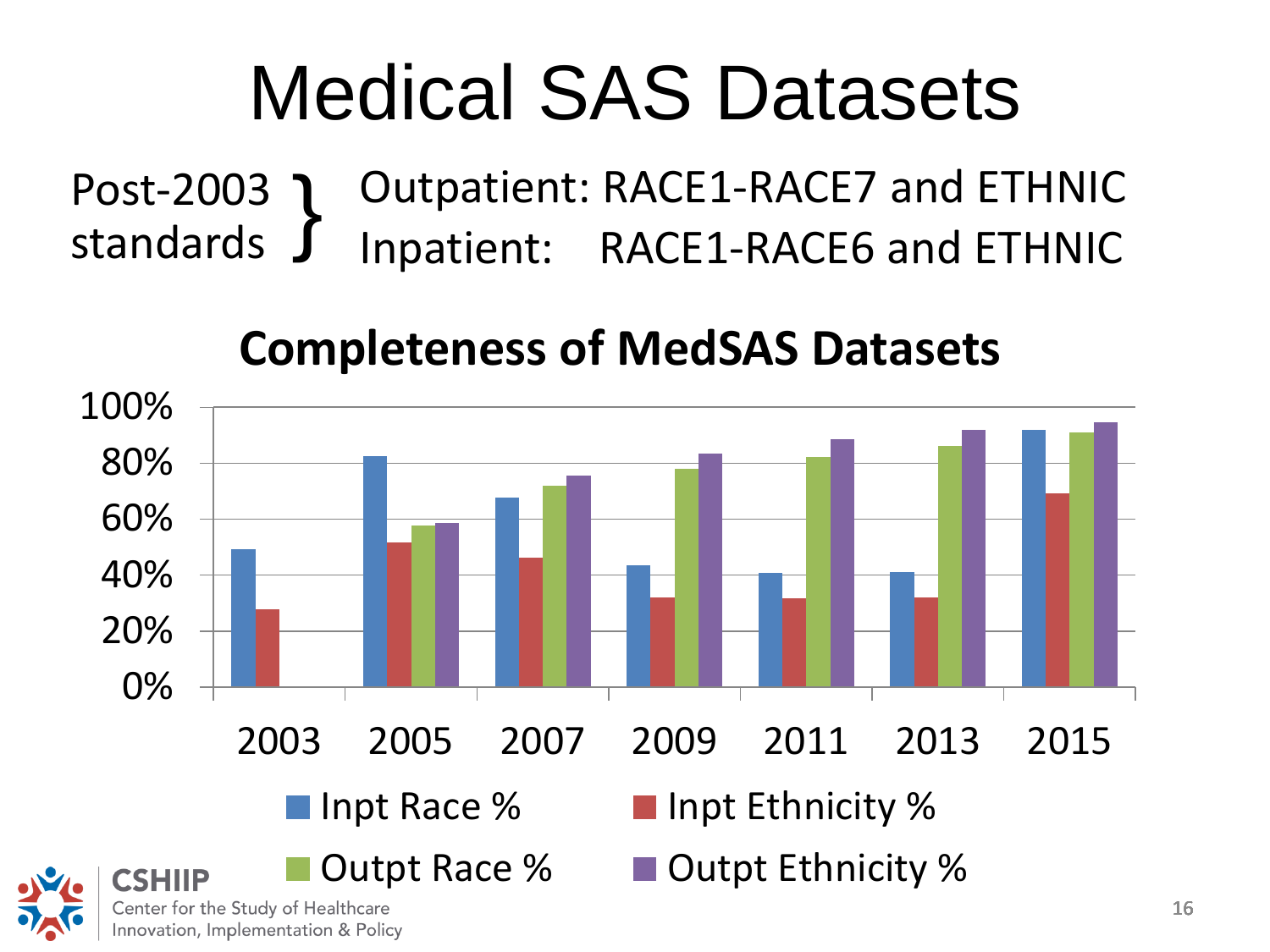## Other Data

### VA OEF/OIF/OND Roster

 Department of Defense, Manpower Data Center (DMDC) cumulative roster – VA roster includes subset enrolled in VHA prior to date roster was updated

#### VHA Vital Status File

 Mortality and demographic data, including race and ethnicity data from Medicare (CMS Race) for Veterans enrolled in VHA who received VHA care since 1992 or VBA compensation or pension benefits since 2002

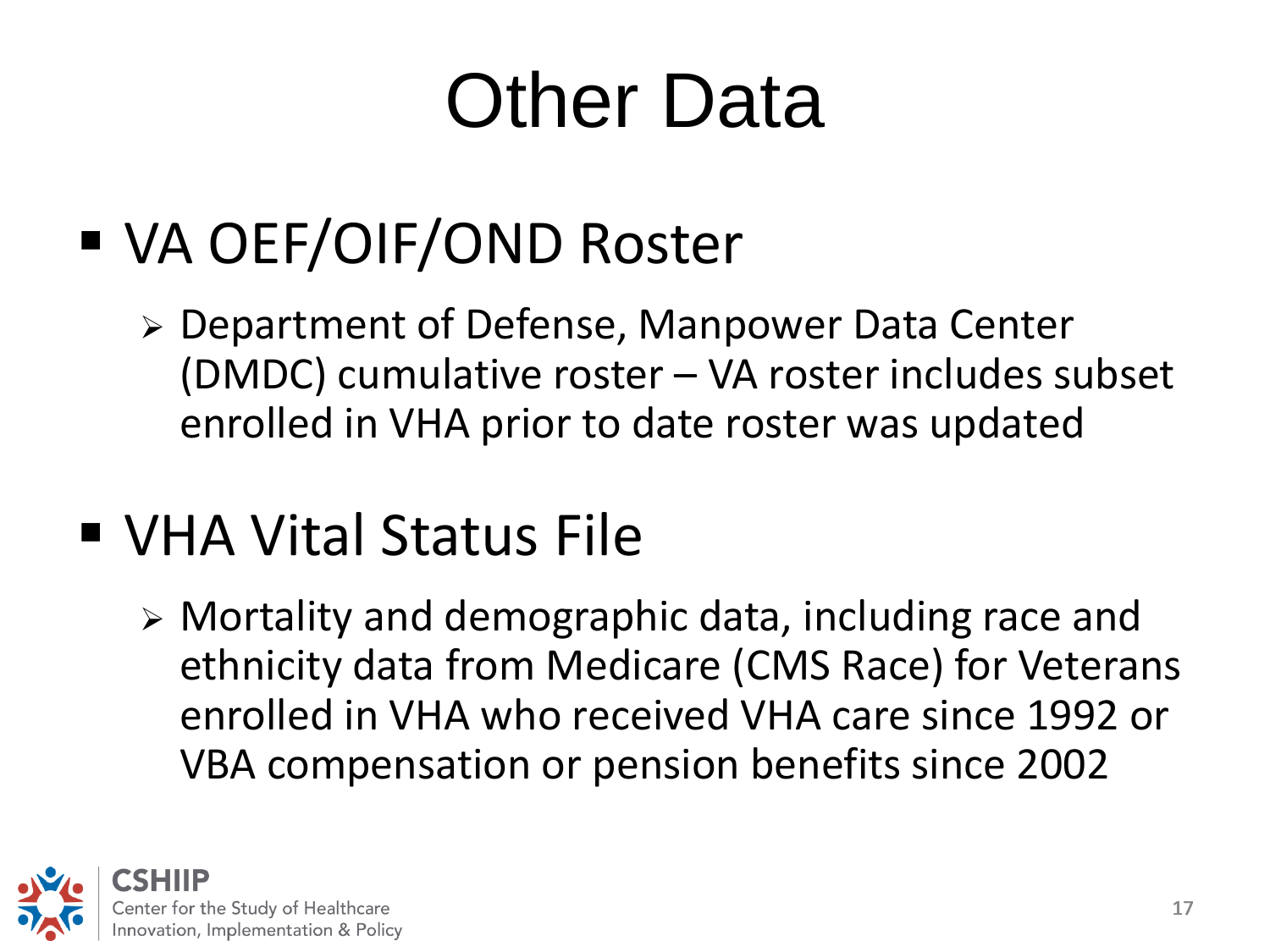## Missing DataStrategies for Minimizing

- multiple years **Examble data from different sources over**
- Challenge posed by data being structured differently across data sources and even across years within a single data source
- structure across sources and years Must perform within-source, within-year data processing to achieve a standardized data

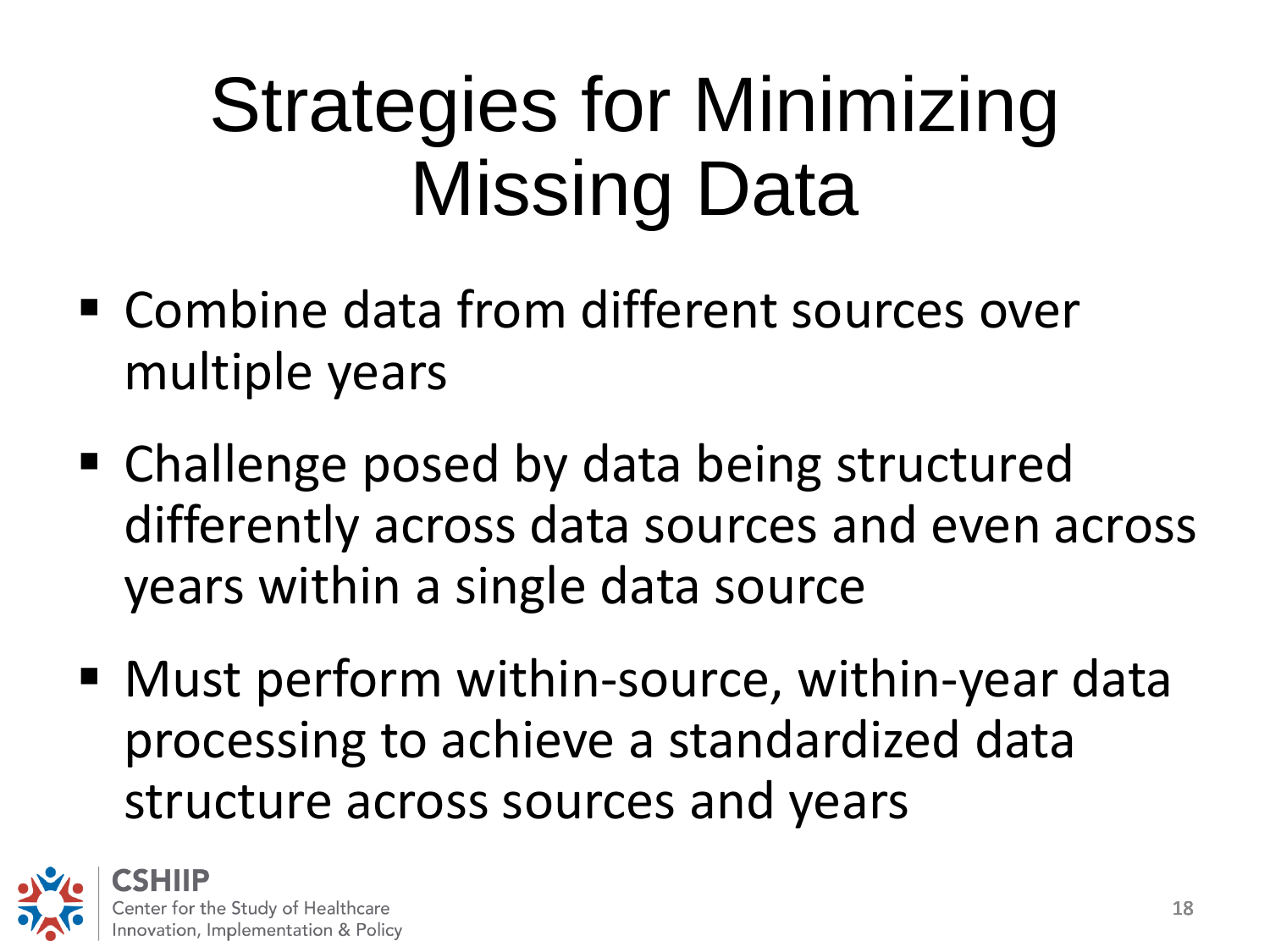#### Mapping of Race Values

| <b>VHA Medical SAS Datasets</b>                                                |                                                                                          | VA OEF/OIF/OND Roster                                                                                                                             | VHA Vital Status                                            |                 | <b>PEC RACE</b>                                                        |
|--------------------------------------------------------------------------------|------------------------------------------------------------------------------------------|---------------------------------------------------------------------------------------------------------------------------------------------------|-------------------------------------------------------------|-----------------|------------------------------------------------------------------------|
| RACE1-RACE7 (SF,<br>FY04-FY14)<br><b>RACE1-RACE6</b><br><b>(Inpatient Main</b> | RACE (SF, FY00-FY03,<br><b>FY04-FY14+), RACE</b><br>(Inpatient Main,<br>FY00-FY02, FY03- | (Source: Department of Defense)<br><b>RACE, ETHNICITY</b>                                                                                         | <b>File (Source:</b><br><b>Medicare)</b><br><b>CMS_RACE</b> |                 | (WHEI_Race)<br><b>Values</b>                                           |
| FY03-FY14)<br>American Indian                                                  | FY14 <sup>‡</sup> )<br>American Indian                                                   |                                                                                                                                                   | North American                                              |                 | American                                                               |
| or Alaska Native                                                               |                                                                                          | Race=(Other OR Unknown   ) AND<br>Ethnicity=(Aleut, Eskimo, OR<br>U.S./Canadian Indian tribes)                                                    | <b>Native</b>                                               |                 | Indian / Alaska<br><b>Native</b>                                       |
| Asian                                                                          | Asian                                                                                    | Race=(Other OR Unknown) AND<br>Ethnicity=(Asian Indian, Chinese,<br>Filipino, Guamanian, Japanese, Korean,<br>Vietnamese, OR Other Asian Descent) | Asian                                                       | values<br>race  | Asian                                                                  |
| <b>Black or African</b><br>American                                            | Hispanic Black;<br><b>Black</b>                                                          | <b>Black</b>                                                                                                                                      | <b>Black</b>                                                | ssigned<br>င္ယြ | Black / African<br>American                                            |
| Native Hawaiian<br>or Other Pacific<br>Islander                                |                                                                                          | Race=(Other OR Unknown) AND<br>Ethnicity=(Melanesian, Micronesian,<br>Polynesian, OR Other Pacific Islander<br>Descent)                           | $\textcolor{red}{\bigstar}$                                 | œ               | <b>Native</b><br>Hawaiian /<br><b>Other Pacific</b><br><b>Islander</b> |
| White                                                                          | Hispanic White;<br>White                                                                 | White                                                                                                                                             | White                                                       |                 | White                                                                  |
| Unknown;<br>Declined to<br>Answer; Missing                                     | Unknown; Missing                                                                         | Race=Hispanic OR<br>Race=(Other OR Unknown) AND<br>Ethnicity=(Other, None, OR Unknown)                                                            | Hispanic; Other;<br>Unknown                                 |                 | Unknown §                                                              |

 Starting in †FY04 for MedSAS outpt SF files and ‡FY03 for Inpt Main files, RACE values were no longer being populated, although the previously-populated legacy value was carried forward in subsequent years' files. || exceptions for 0.02% defined in Technical Appendix. § Unknown also includes declined to answer and missing.



*Source: adapted from* National Veterans Health Equity Report,

Center for the Study of Healthcare Innovation, Implementation & Policy

**ISHIIP** 

Technical Appendix.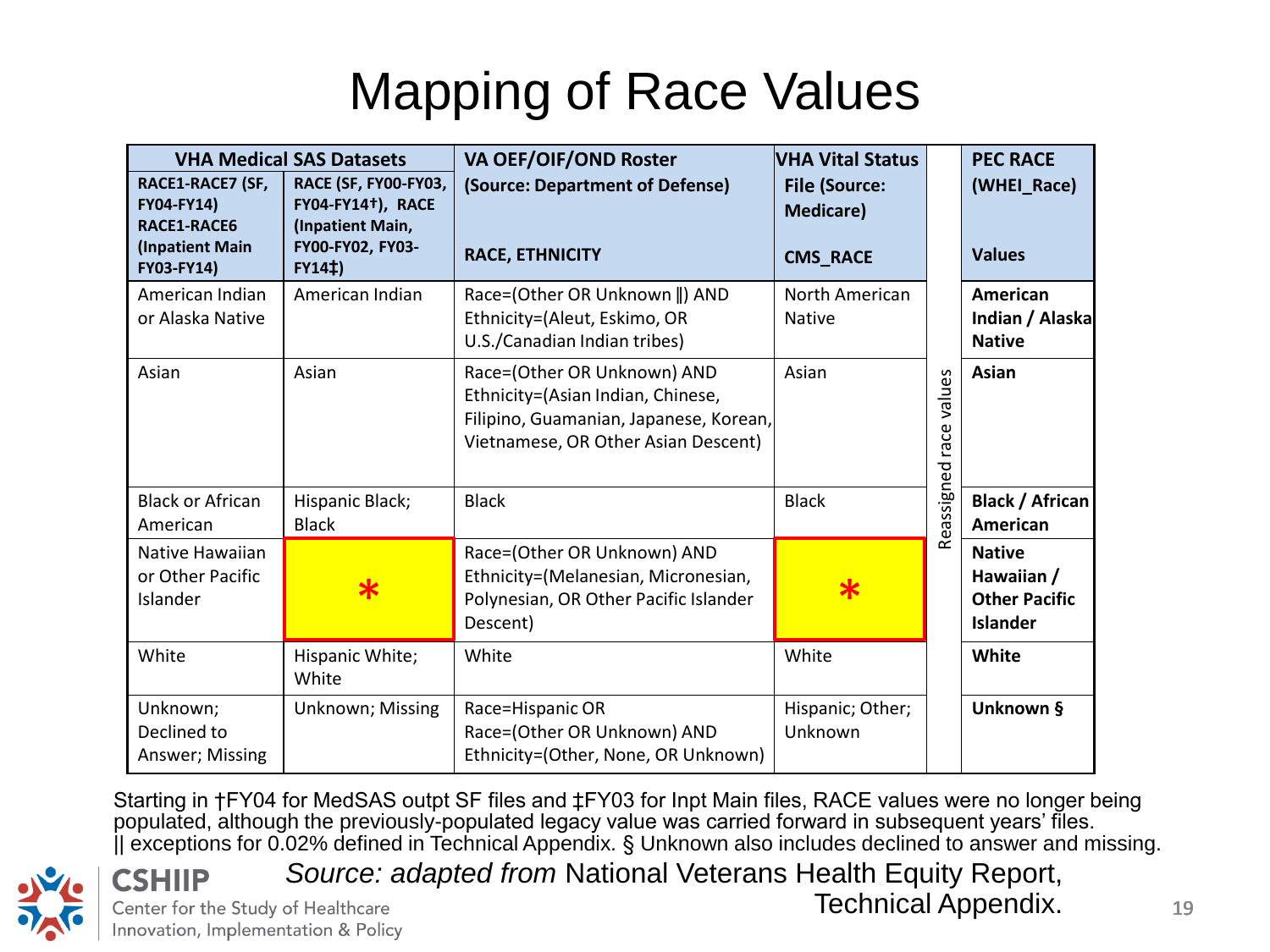#### Mapping of Ethnicity Values

| <b>ETHNIC</b><br>(SF, FY04-FY14),<br><b>ETHNIC (Inpatient</b><br><b>Main FY03-FY14)</b> | <b>VHA Medical SAS Datasets</b><br>RACE (SF, FY00-<br>FY03, FY04-FY14+),<br><b>RACE (Inpatient</b><br>Main, FY00-FY02,<br>FY03-FY14‡) | <b>VA OEF/OIF/OND Roster</b><br>(Source: Department of Defense):<br><b>ETHNICITY</b>                                                                                                                                             | <b>VHA Vital Status</b><br><b>File (Source:</b><br>Medicare):<br><b>CMS_RACE</b> |                         | <b>PEC ETHNICITY</b><br>(WHEI_Ethnicity)<br><b>Values</b> |
|-----------------------------------------------------------------------------------------|---------------------------------------------------------------------------------------------------------------------------------------|----------------------------------------------------------------------------------------------------------------------------------------------------------------------------------------------------------------------------------|----------------------------------------------------------------------------------|-------------------------|-----------------------------------------------------------|
| Hispanic or Latino                                                                      | Hispanic White,<br><b>Hispanic Black</b>                                                                                              | Puerto Rican; Mexican; Cuban;<br>Latin American with Hispanic<br>Descent; Other Hispanic Descent                                                                                                                                 | Hispanic                                                                         | values                  | Hispanic                                                  |
| Not Hispanic or<br>Latino                                                               | American Indian§<br>Asian§<br><b>Black</b><br>White                                                                                   | Asian Indian; Chinese; Filipino;<br>Guamanian; Japanese; Korean;<br>Vietnamese; Other Asian descent;<br>Aleut; Eskimo; U.S./Canadian<br>Indian tribes; Melanesian;<br>Micronesian; Polynesian; Other<br>Pacific Islander descent | North American<br>Native§<br>Asian§<br><b>Black§</b><br>White§                   | ethnicity<br>Reassigned | <b>Non-Hispanic</b>                                       |
| Unknown;<br>Declined to<br>Answer; Missing                                              | Unknown; Missing                                                                                                                      | Other; None; Unknown                                                                                                                                                                                                             | Other; Unknown                                                                   |                         | Unknown                                                   |

in †FY04 for MedSAS outpt SF files and ‡FY03 for Inpt Main files, RACE values were no longer being  $\begin{array}{c} \begin{array}{c} \begin{array}{c} \begin{array}{c} \end{array}\\ \end{array} \end{array} \end{array} \end{array}$ and "None." Starting in †FY04 for MedSAS outpt SF files and ‡FY03 for Inpt Main files, RACE values were no longer being<br>populated, although the previously-populated legacy value was carried forward in subsequent years' files. § Hispanic not selected, so mapped to race. || Includes "Unknown," "Declined to Answer," "Missing," "Other," and "None."

*Source: adapted from* National Veterans Health Equity Report, Technical Appendix.

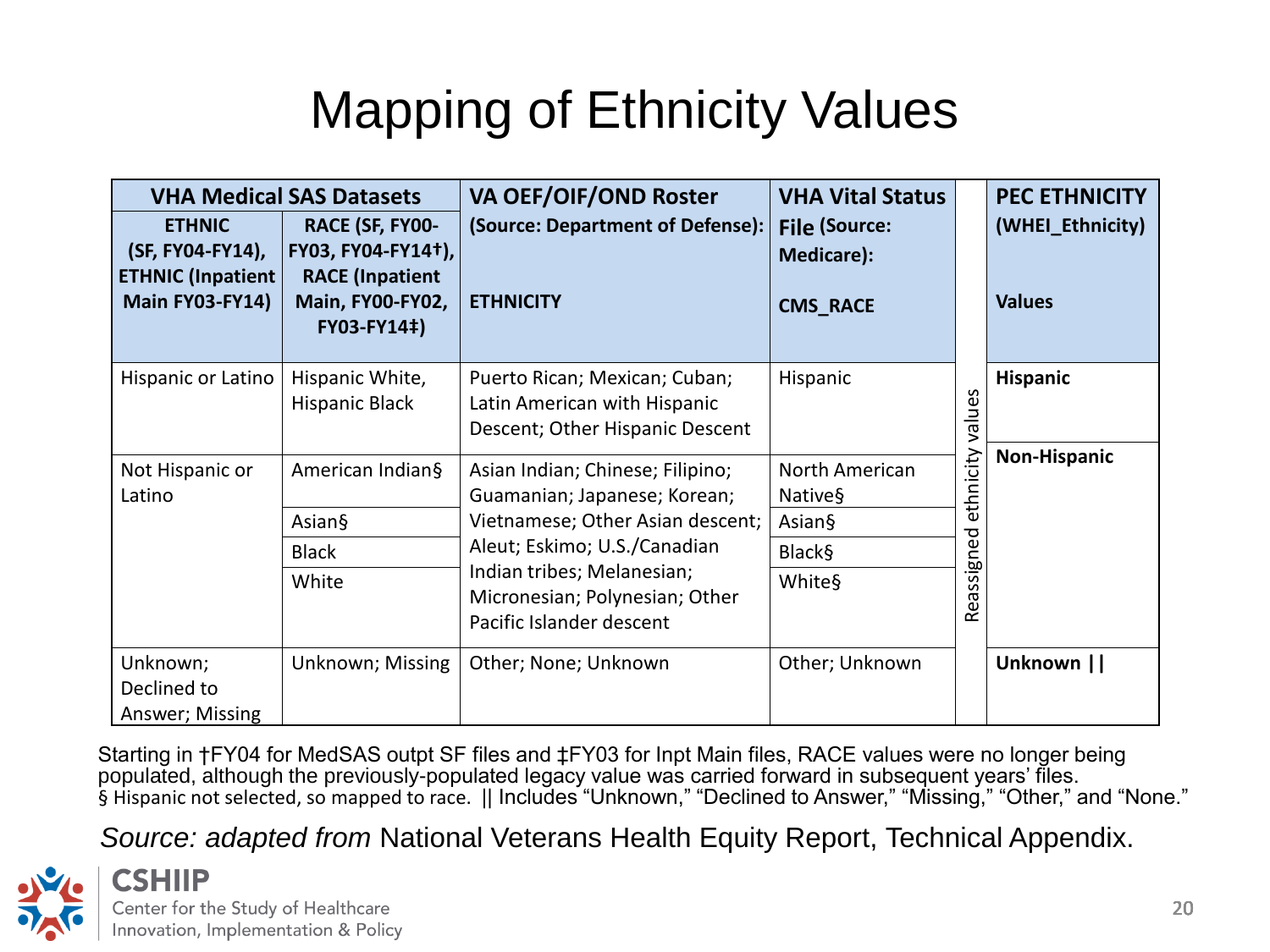#### Missing Race Values - % resolved by Step of WHEI\_Race Variable Creation Algorithm\*

| <b>Step</b>    | Source, Field, Year                              | %<br>resolved | % missing<br>(cumulative) |
|----------------|--------------------------------------------------|---------------|---------------------------|
| $\mathbf{1}$   | SF RACE1-RACE7, FY12                             | 79.1          | 20.9                      |
| $\overline{2}$ | Inpatient Main RACE1-RACE6, FY12                 | 0.1           | 20.8                      |
| $\overline{3}$ | SF RACE, FY12                                    | 3.8           | 17.0                      |
| $\overline{4}$ | <b>Inpatient Main RACE, FY12</b>                 | 0.0           | 17.0                      |
| 5 <sup>1</sup> | OEF/OIF/OND Roster RACE, OCT2012                 | 1.0           | 16.0                      |
| 6              | VHA Vital Status File CMS RACE FY12Q4            | 8.0           | 8.0                       |
| $\overline{7}$ | Repeat Steps 1-4 sequentially by year, FY11-FY04 | 1.3           | 6.7                       |
| 8              | Repeat Steps 3-4 sequentially by year, FY03-FY00 | 0.1           | 6.6                       |

\*Among FY12 base cohort, 5,613,091 Veteran VHA users

*Source: Frayne et al.* WHEI Sourcebook Vol. 3 – Part 9, Technical Appendix.

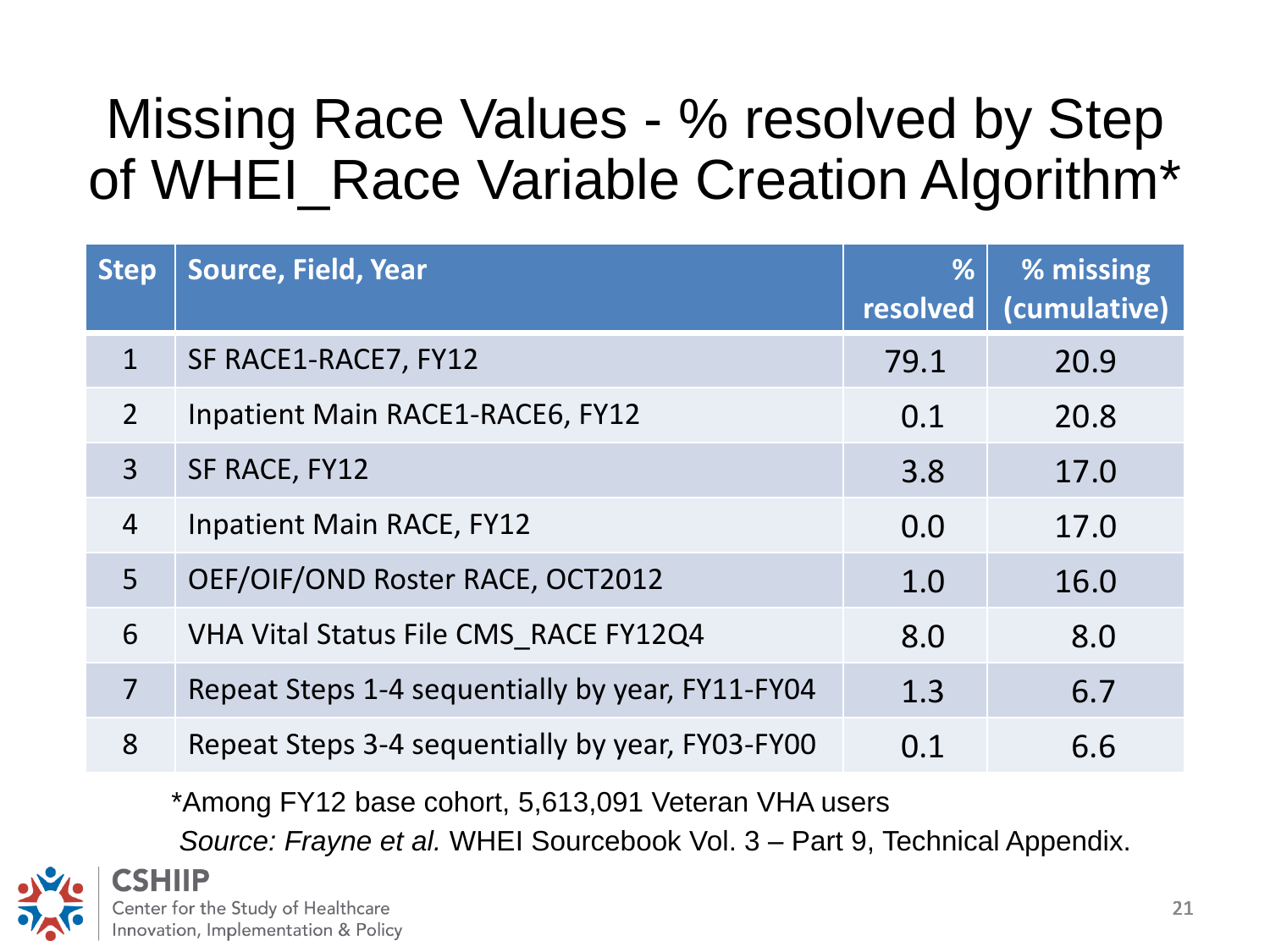#### of WHEI\_Ethnicity Variable Creation Algorithm\*Missing Ethnicity Values - % resolved by Step

| <b>Step</b>    | Source, Field, Year                              | %<br>resolved | % missing<br>(cumulative) |
|----------------|--------------------------------------------------|---------------|---------------------------|
| $\mathbf{1}$   | SF ETHNIC, FY12                                  | 84.8          | 15.2                      |
| $2^{\circ}$    | Inpatient Main ETHNIC, FY12                      | 0.1           | 15.2                      |
| $\overline{3}$ | SF RACE, FY12                                    | 2.4           | 12.8                      |
| $\overline{4}$ | Inpatient Main RACE, FY12                        | 0.0           | 12.8                      |
| 5 <sup>1</sup> | OEF/OIF/OND Roster ETHNICITY, OCT2012            | 0.2           | 12.6                      |
| 6              | VHA Vital Status File CMS RACE FY12Q4            | 6.1           | 6.5                       |
| $\overline{7}$ | Repeat Steps 1-4 sequentially by year, FY11-FY04 | 1.3           | 5.2                       |
| 8              | Repeat Steps 3-4 sequentially by year, FY03-FY00 | 0.1           | 5.2                       |

\*Among FY12 base cohort, 5,613,091 Veteran VHA users

*Source: Frayne et al.* WHEI Sourcebook Vol. 3 – Part 9, Technical Appendix.

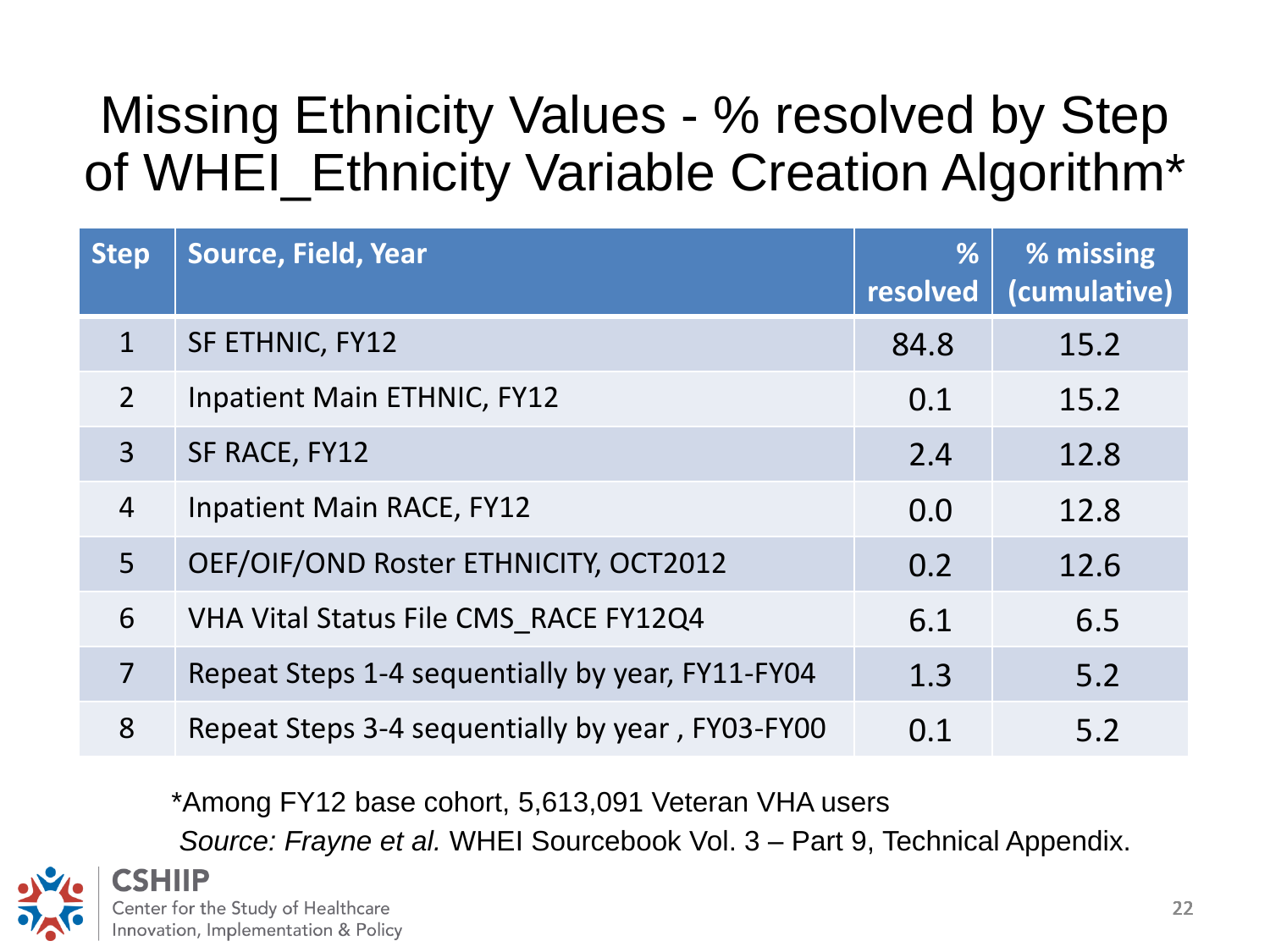#### Race/Ethnicity Mapping of Race with Ethnicity Values to

| <b>Race</b>                                                         | <b>Ethnicity</b>        | <b>Race/Ethnicity</b>                                               |  |  |
|---------------------------------------------------------------------|-------------------------|---------------------------------------------------------------------|--|--|
| American Indian / Alaska Native                                     | <b>Hispanic</b>         |                                                                     |  |  |
| Asian                                                               | Hispanic                |                                                                     |  |  |
| Black / African American                                            | Hispanic                |                                                                     |  |  |
| Native Hawaiian /<br><b>Other Pacific Islander</b>                  | Hispanic                | <b>Hispanic</b>                                                     |  |  |
| White                                                               | Hispanic                |                                                                     |  |  |
| Unknown                                                             | Hispanic                |                                                                     |  |  |
| Any combination of two or more<br>races recorded in the same record | Non-Hispanic OR Unknown | Multi-race                                                          |  |  |
| American Indian / Alaska Native                                     | Non-Hispanic OR Unknown | American Indian / Alaska Native -<br>non-Hispanic (AI/AN)           |  |  |
| Asian                                                               | Non-Hispanic OR Unknown | Asian - non-Hispanic                                                |  |  |
| Black / African American                                            | Non-Hispanic OR Unknown | Black / African American -<br>non-Hispanic                          |  |  |
| Native Hawaiian /<br><b>Other Pacific Islander</b>                  | Non-Hispanic OR Unknown | Native Hawaiian / Other Pacific<br>Islander - non-Hispanic (NH/OPI) |  |  |
| White                                                               | Non-Hispanic OR Unknown | White - non-Hispanic                                                |  |  |
| Unknown                                                             | Non-Hispanic OR Unknown | Unknown                                                             |  |  |



CSHIIP

*Source:* National Veterans Health Equity Report, Technical Appendix.

Center for the Study of Healthcare Innovation, Implementation & Policy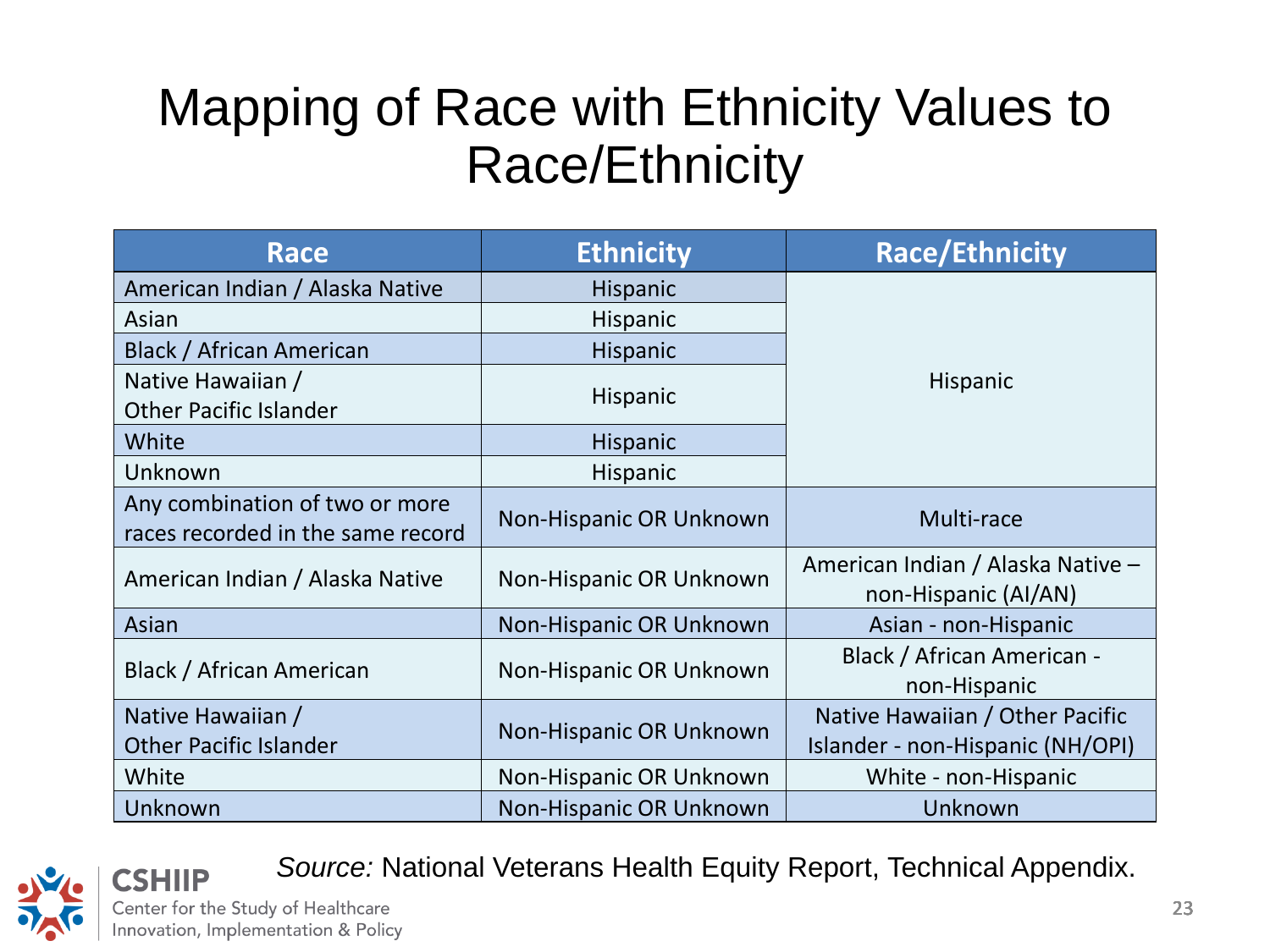#### Which Race/Ethnicity Data Resolved (FY14)Race/Ethnicity Distribution (%) by Step in

| Step(s)      | 1,2  | 3,4  | 5    | 6    | 7a   | 7b,8 | <b>Total</b> |
|--------------|------|------|------|------|------|------|--------------|
| White        | 73.7 | 79.8 | 68.0 | 90.1 | 64.6 | 67.6 | 72.3         |
| AI/AN        | 0.6  | 0.6  | 1.2  | 0.6  | 1.0  | 1.4  | 0.6          |
| Asian        | 0.9  | 1.2  | 3.4  | 0.5  | 1.9  | 2.0  | 0.9          |
| <b>Black</b> | 17.0 | 15.5 | 16.3 | 8.2  | 23.2 | 20.8 | 15.8         |
| Hispanic     | 6.2  | 3.0  | 10.8 | 0.6  | 7.4  | 6.5  | 5.6          |
| Multi-race   | 0.9  |      |      |      | 0.9  | 0.7  | 0.8          |
| NH/OPI       | 0.7  |      | 0.5  |      | 1.2  | 1.0  | 0.6          |
| % resolved   | 85.5 | 2.1  | 1.2  | 6.7  | 0.5  | 0.5  | 96.6         |

 Notes: 1,2 FY14 new stds; 3,4 FY14 old stds; 5 OEF/OIF/OND; 6 VSF; 7a FY13 new stds; 7b remainder of FY13-FY04; 8 FY03-FY00. -- absent from that data source CSHIIP

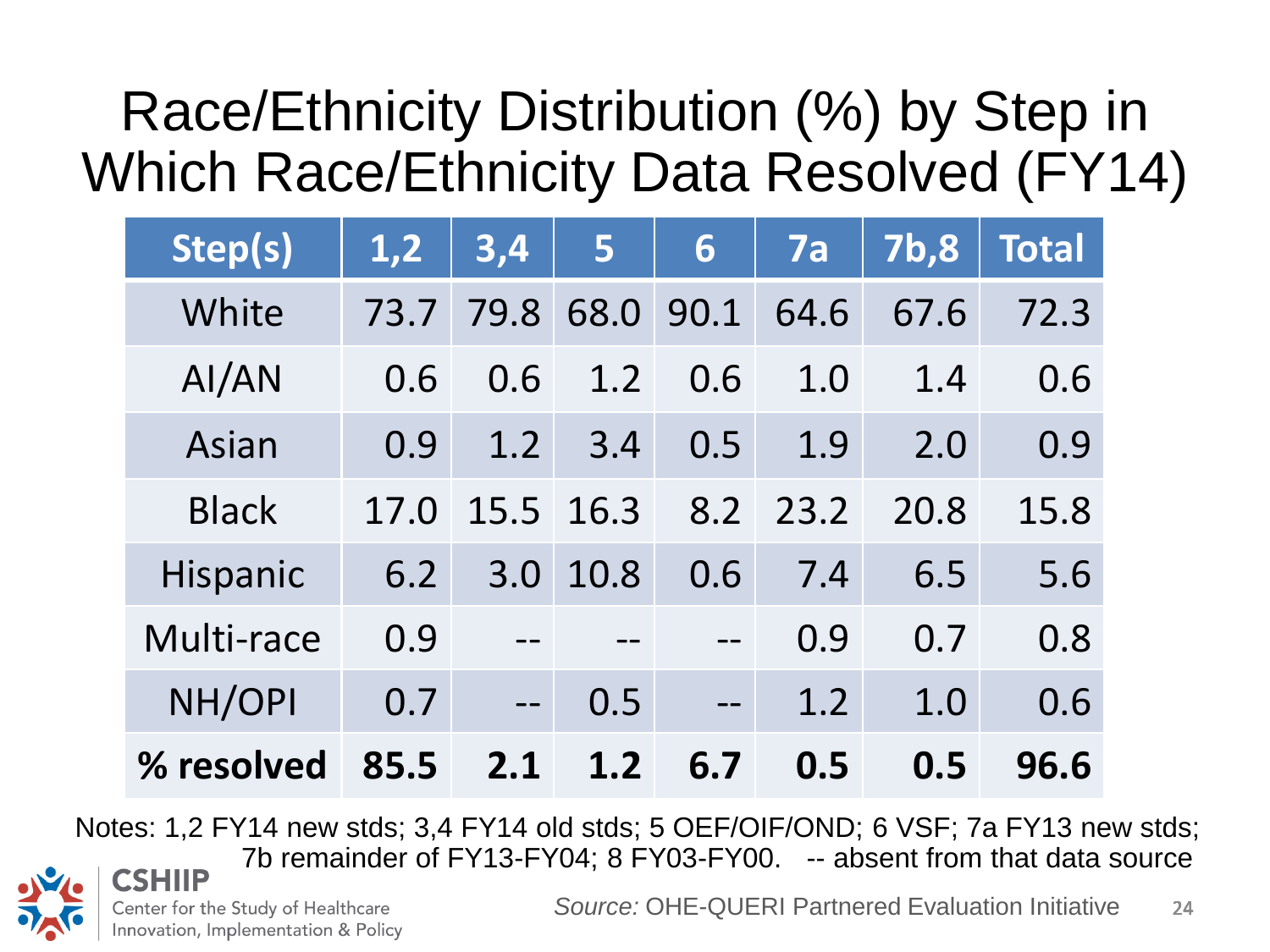#### Group with Sequential Steps in Algorithm Cumulative % Increase by Race/Ethnicity





*Source:* OHE-QUERI Partnered Evaluation Initiative 25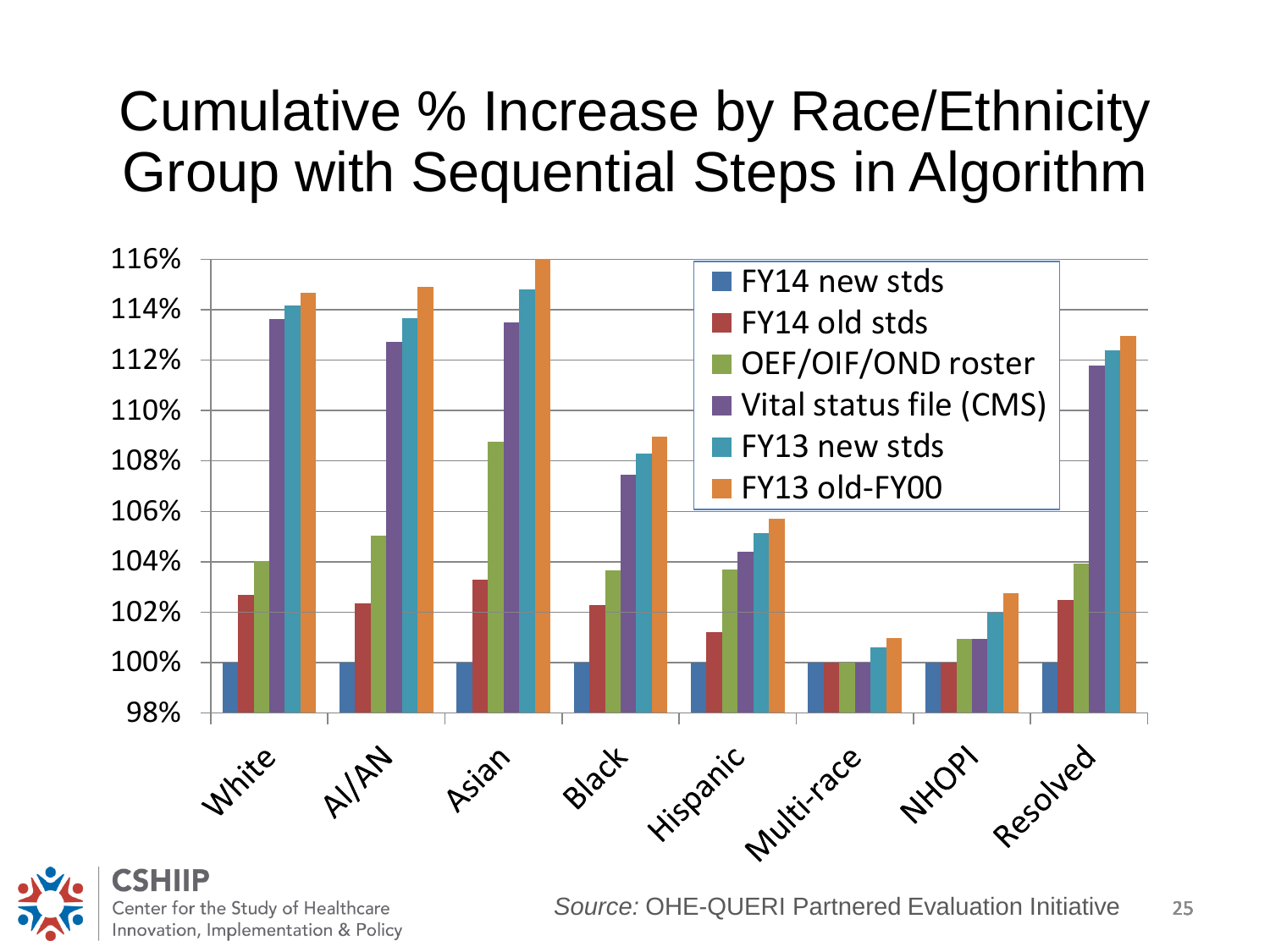### with Unknown MedSAS Race/EthnicitySelf-identified Race/Ethnicity (from survey data) among Veterans





26 *Source:* OHE-QUERI Partnered Evaluation Initiative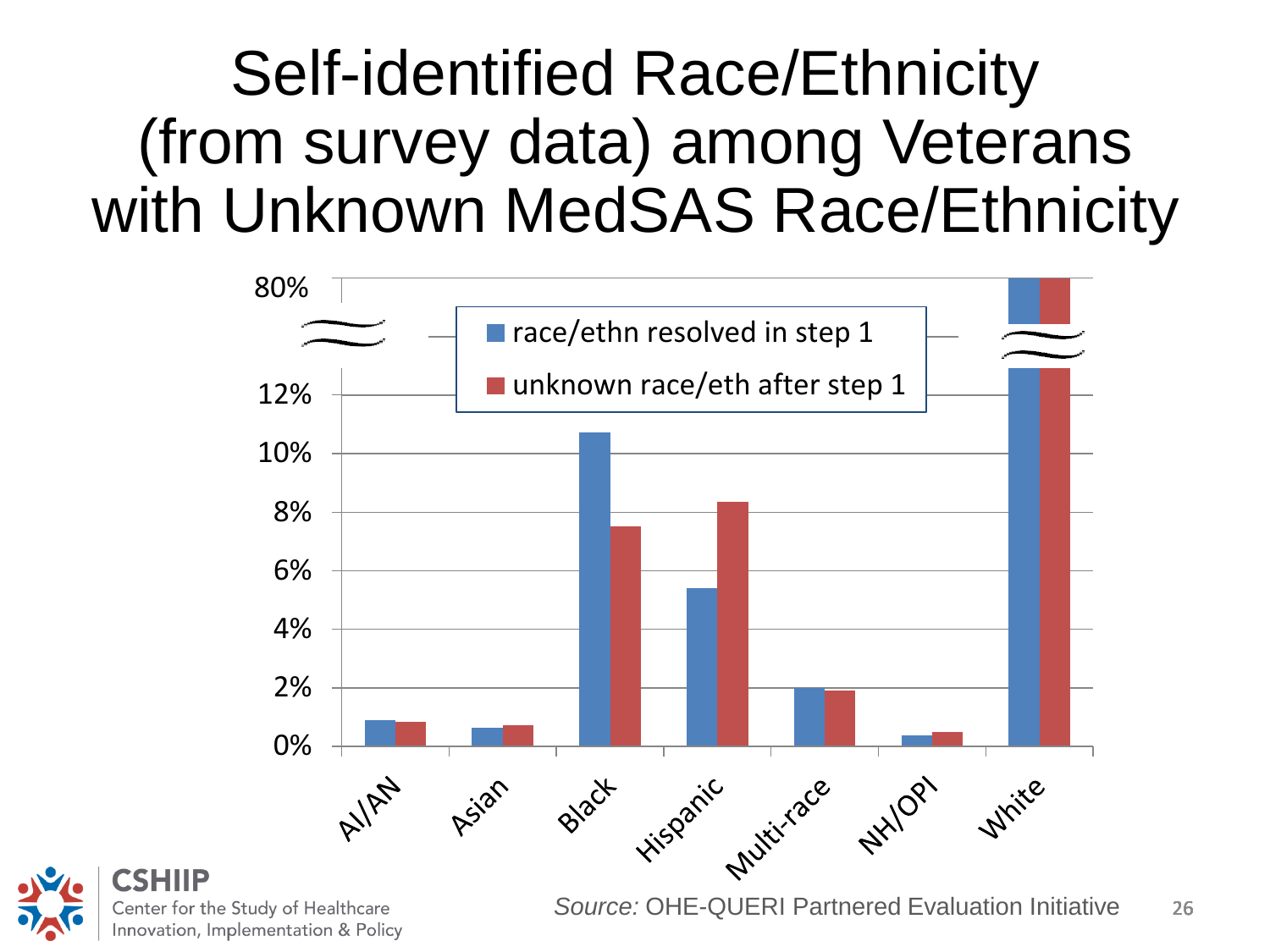#### Demographic Characteristics by Step in<br>Which Race/Ethnicity Data Resolved (FY14) Demographic Characteristics by Step in



#### **Percent Female**

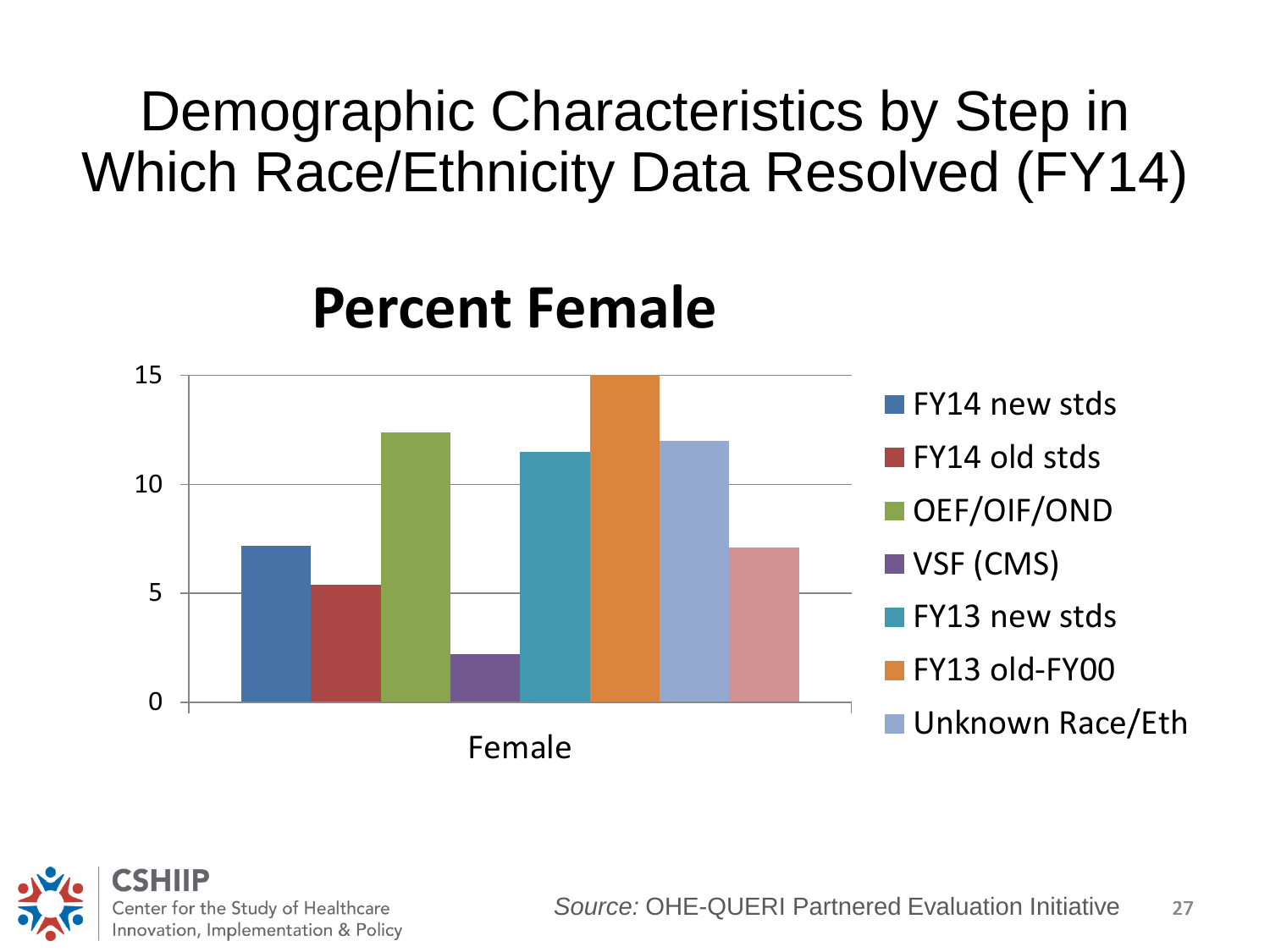Which Race/Ethnicity Data Resolved (FY14)Demographic Characteristics by Step in

#### **Age Distribution (%)**



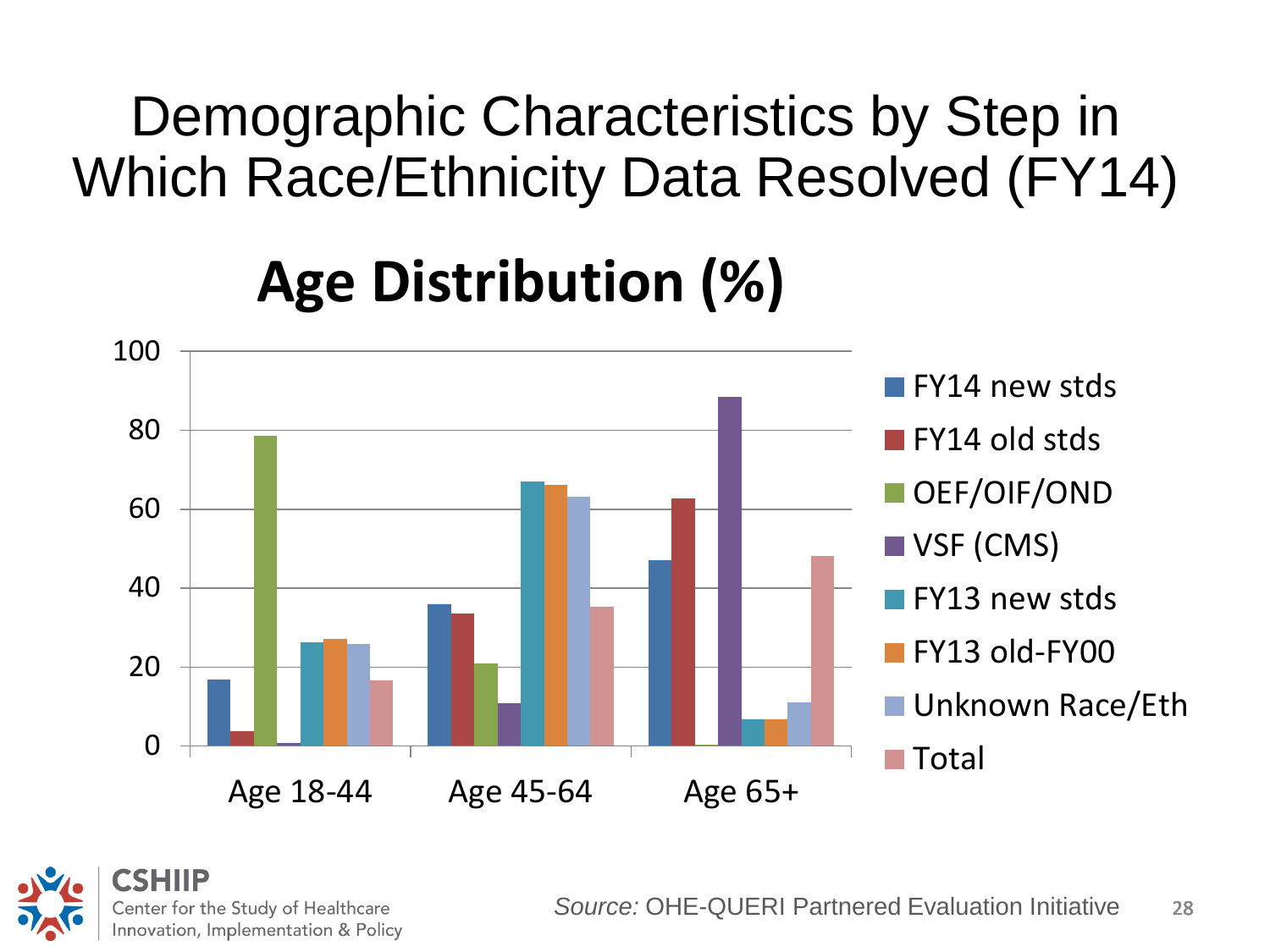## of VA Users, FY14Distribution of Ethnicity by Race

**Hispanic / Latino %** 



|                 | AI/AN | <b>Asian</b> |      | Black   Multi-race   NH/OPI   Unk race   White |      |      |      |
|-----------------|-------|--------------|------|------------------------------------------------|------|------|------|
| <b>Hispanic</b> | 10.1  | 3.1          | 1.6  | 8.1                                            | 13.7 | 15.7 | 5.4  |
| Unk ethnicity   | 0.7   | 0.9          | 1.5  | 0.5                                            | 1.9  | 53.0 | 1.0  |
| Non-Hispanic    | 89.2  | 96.0         | 96.9 | 91.4                                           | 84.4 | 31.3 | 93.6 |



Center for the Study of Healthcare Innovation, Implementation & Policy

*Source:* OHE-QUERI Partnered Evaluation Initiative 29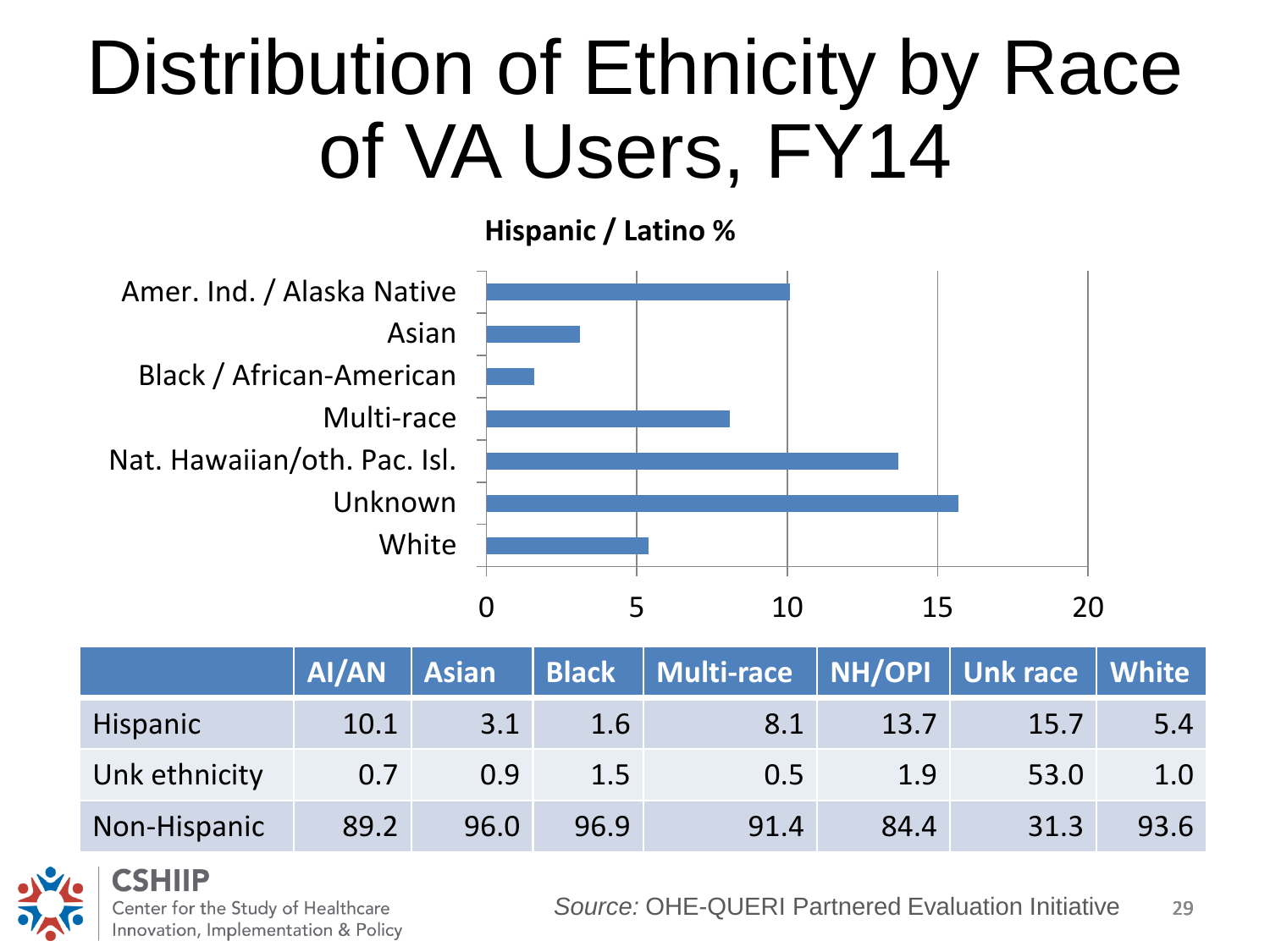## among Veteran VA Users, FY14Distribution of Race/Ethnicity



research on smaller racial/ethnic groups

Other Pacific Islander



White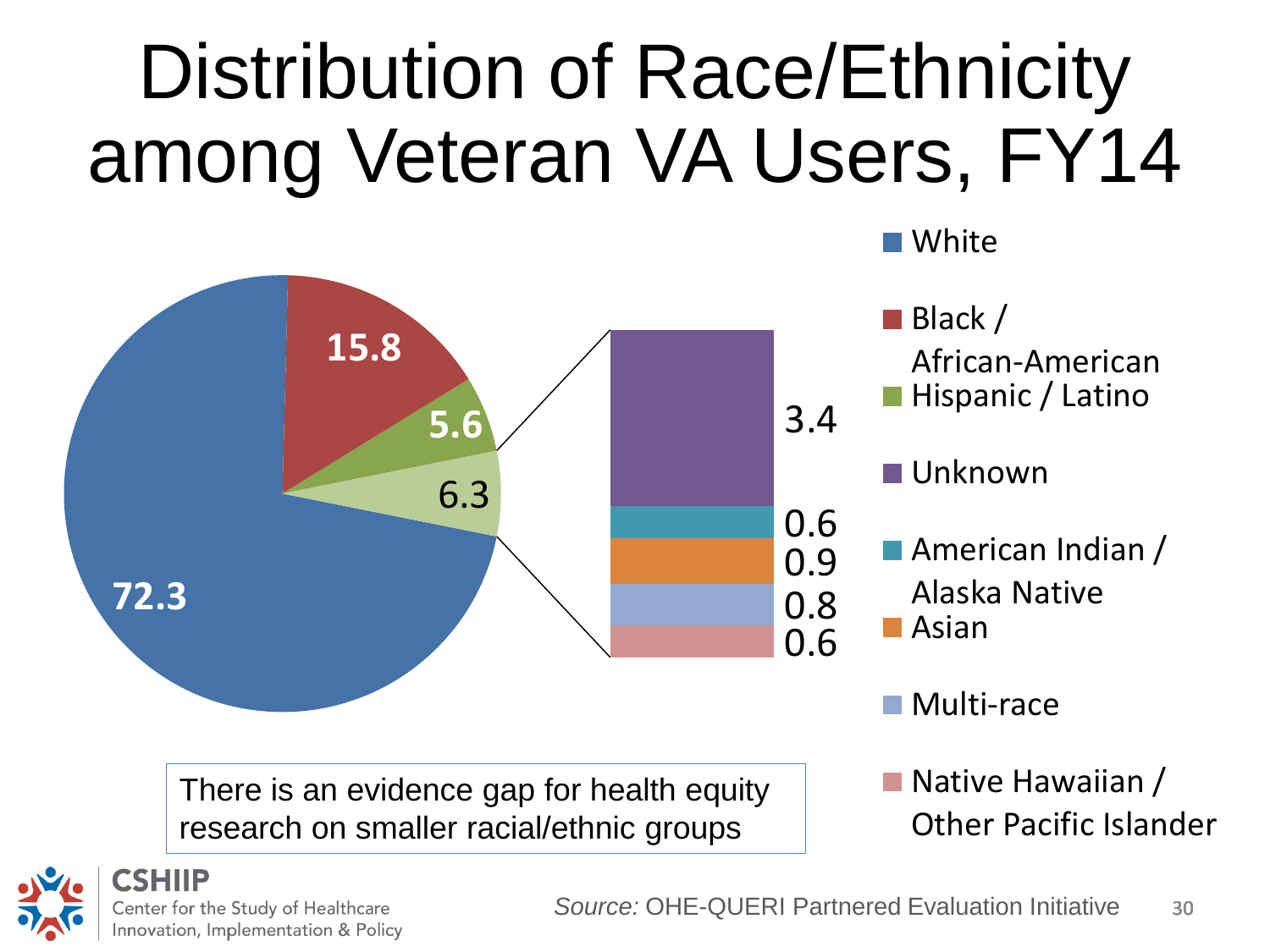## Poll Question #4

#### **In your work with race/ethnicity data, how do you usually handle smaller size groups?**

- a. Do not include in analysis
- b. Combine small groups together (e.g., as "Other")<br>c. Include small groups with a larger group
- 
- d. Other please describe via the Q & A function

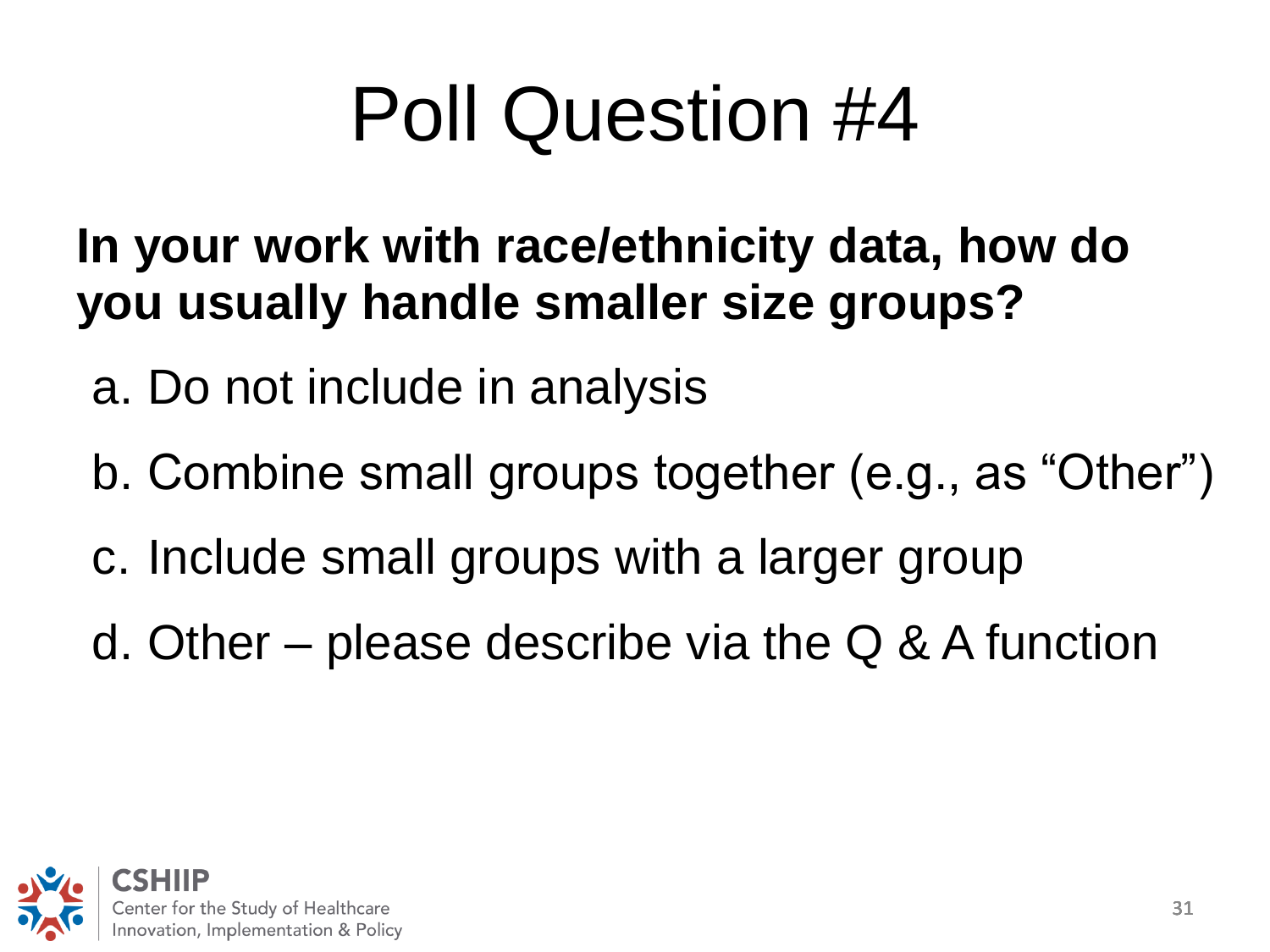## Age-adjusted Odds Ratios of Select Conditions by Race/Ethnicity (FY14)



\*p<0.05 for all comparisons with White ref group except NH/OPI for Hepatitis C. In these examples, combining smaller groups (AI/AN, Asian, Multi-race, NH/OPI) would mask statistically-significant differences.



*Source:* OHE-QUERI Partnered Evaluation Initiative 32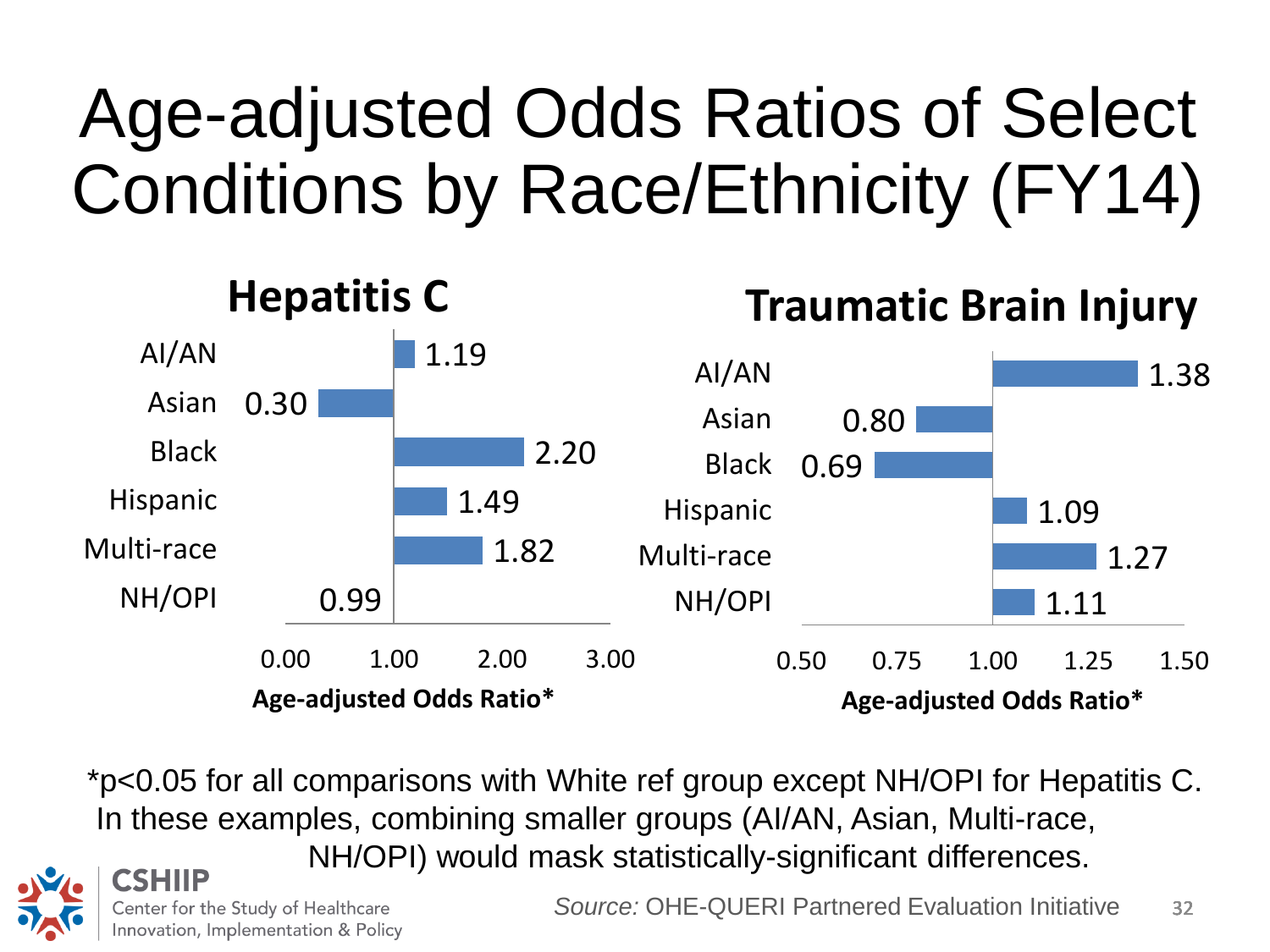## Session Outline

- **Introduction**
- **Measuring race and ethnicity**
- > Challenges, strategies, and examples<br>Resources Measuring socio-economic status

■ Resources

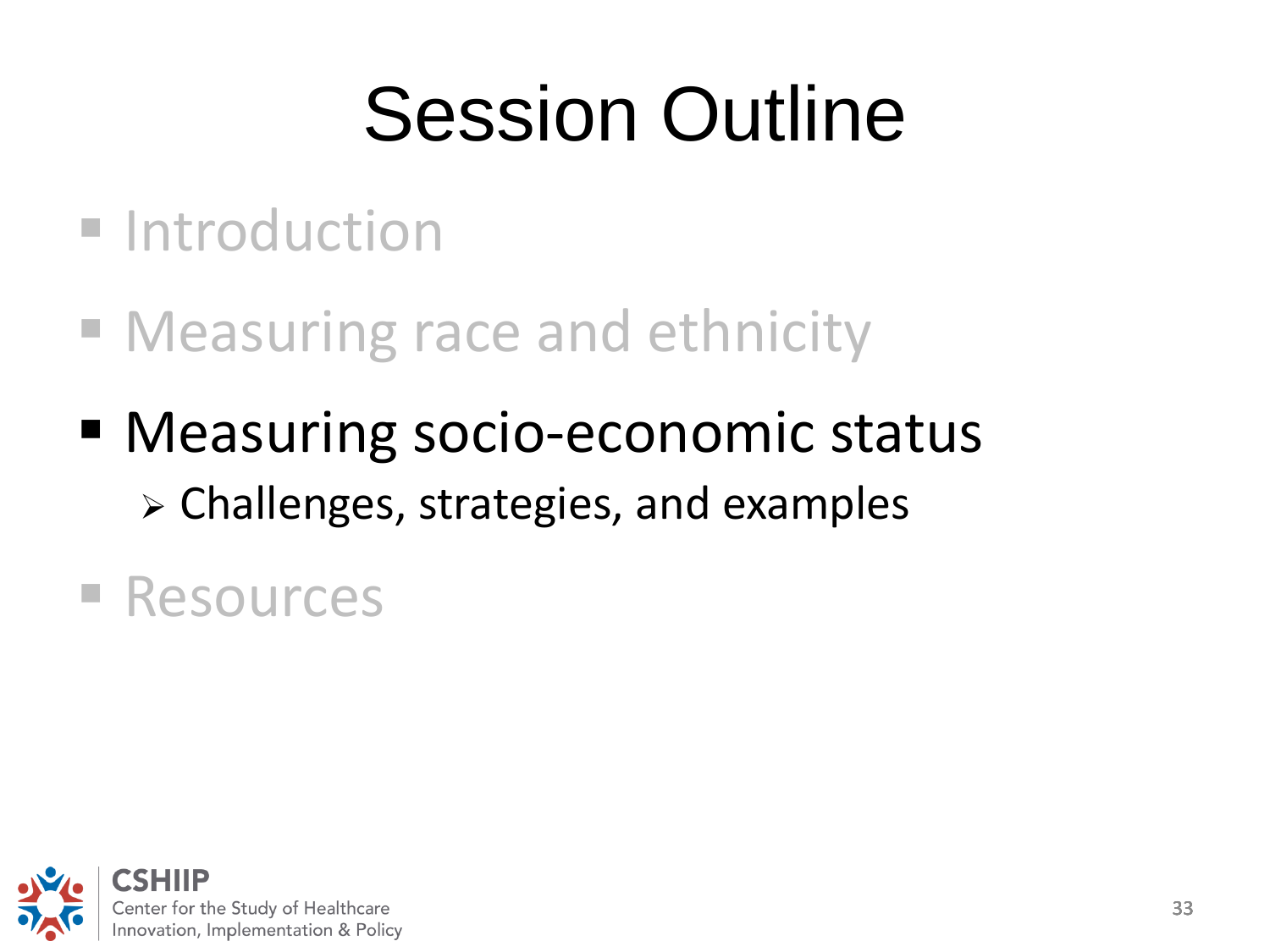## Poll Question #5

What sources of income or other<br>socio-economic status data have you used? **(check all that apply)** 

- a. No prior use
- b. MedSAS files
- c. Corporate Data Warehouse (CDW)
- 

d. Census Data<br>e. Other – please describe via the Q & A function

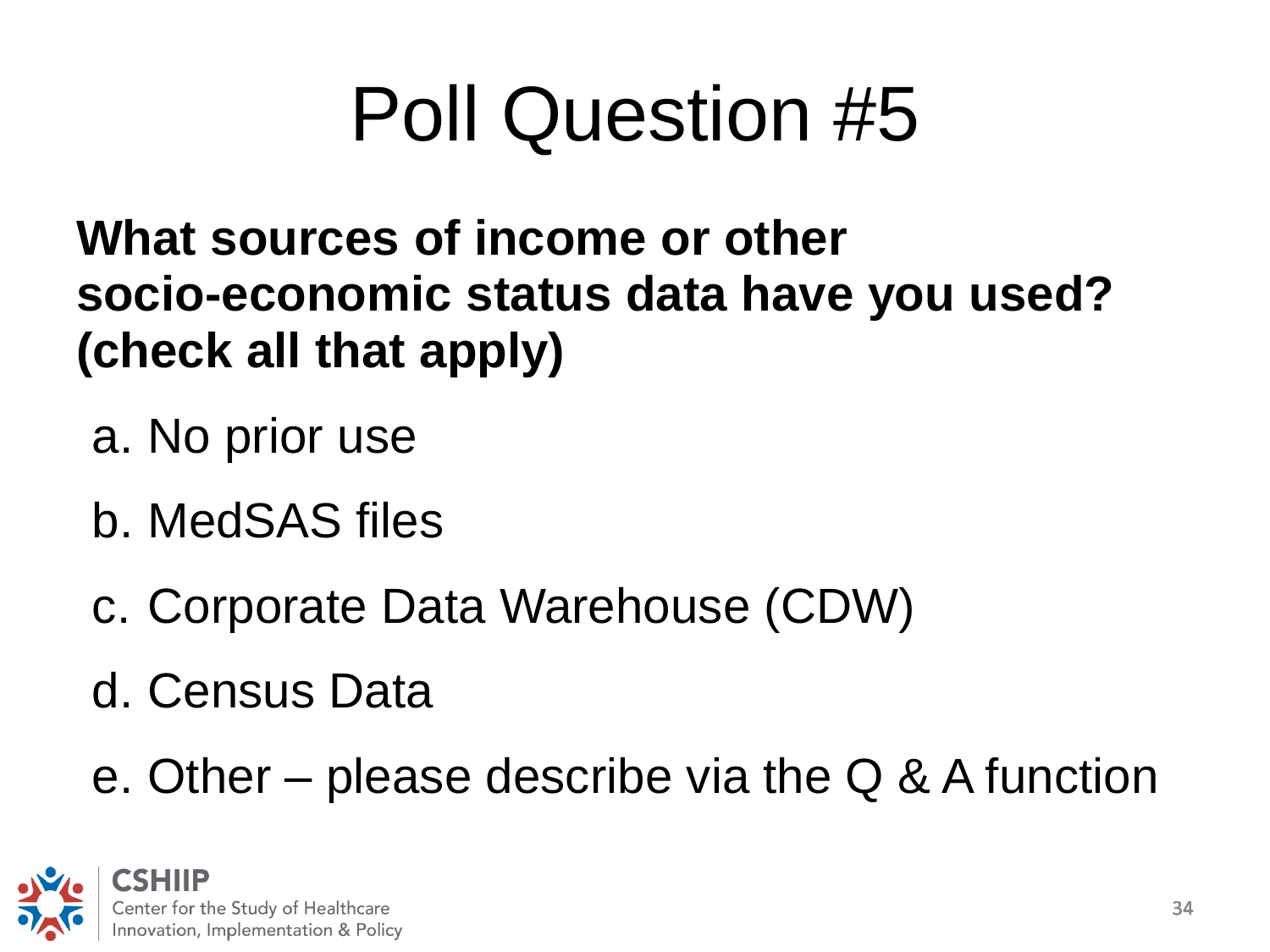## VA Socio-economic Status (SES) Measures

#### CDW: Income

- $\triangleright$  Not required for those with service-connected status, therefore high level of missing data
- VA enrollment priority group: potential proxy measure
	- $\triangleright$  Service-connected status and multiple other criteria confer co-payment exemption (e.g., military service within 5 years)
	- $\triangleright$  Those subject to means test are categorized into priority 5, 7, or 8 based on geographic-based income that is adjusted for household size (plus subcategories based on other criteria)
	- $\triangleright$  Priority group 5 = lower income, no co-payment
	- $\triangleright$  Priority groups 7 and 8 = two thresholds of higher income

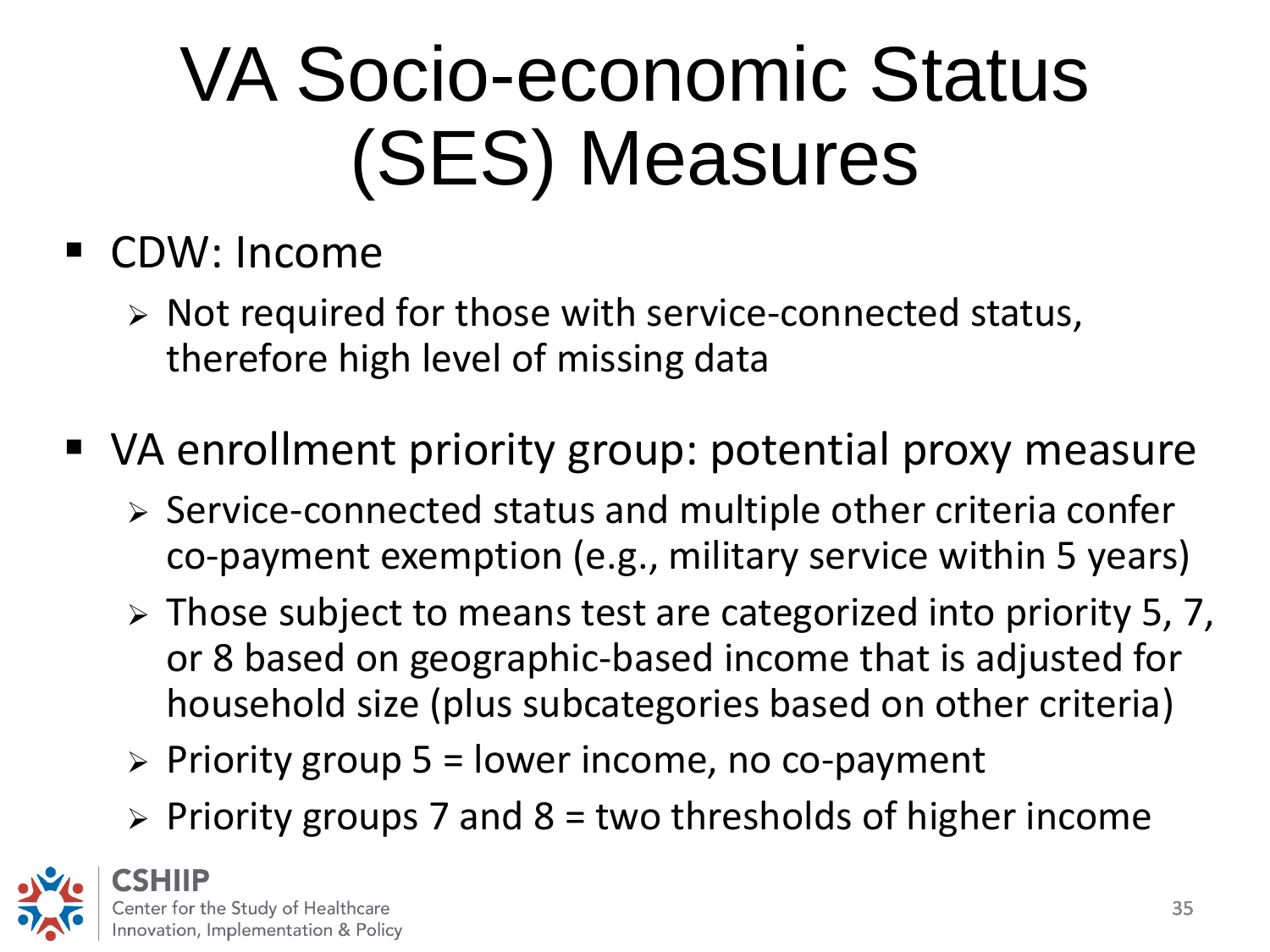## status (SES) measures Area-based Socio-economic

- CDW: Zip code, zip+4 (9-digit zip code) link to zip code tabulation area (ZCTA)
- PSSG: latitude-longitude link to census tract
	- $\triangleright$  Both link to multiple US Census SES measures, e.g., median household income, % of area below federal poverty level

#### ■ Area deprivation index

- Geographic area-based measure of the socioeconomic deprivation experienced by a neighborhood, derived from 17 markers of SES from US Census
- $\triangleright$  Higher levels of deprivation associated with increased risk of adverse health and health care outcomes (e.g., mortality)
- $\triangleright$  Available for block group and 9-digit zip code

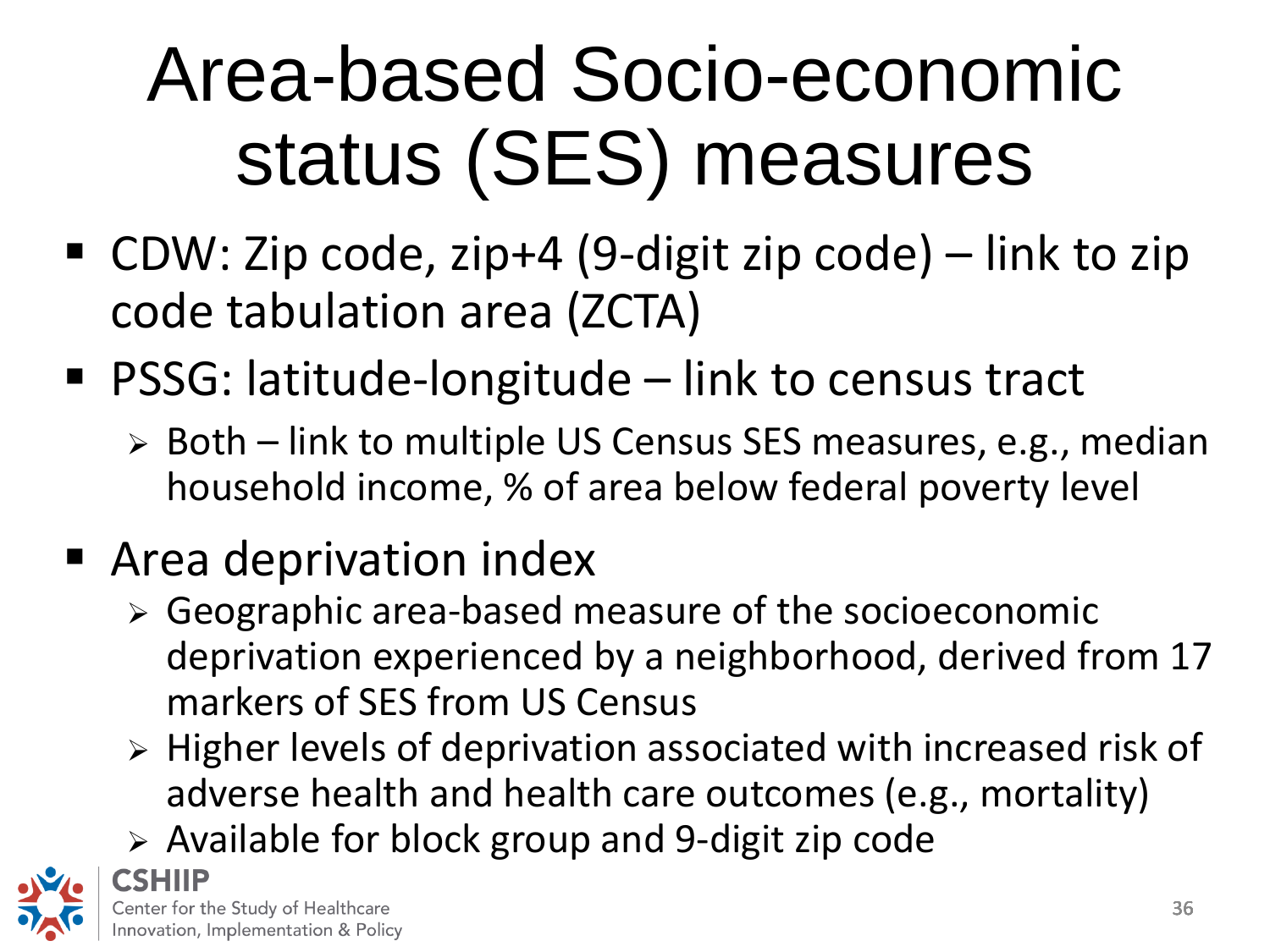## Geographic EntitiesStandard Hierarchy of Census



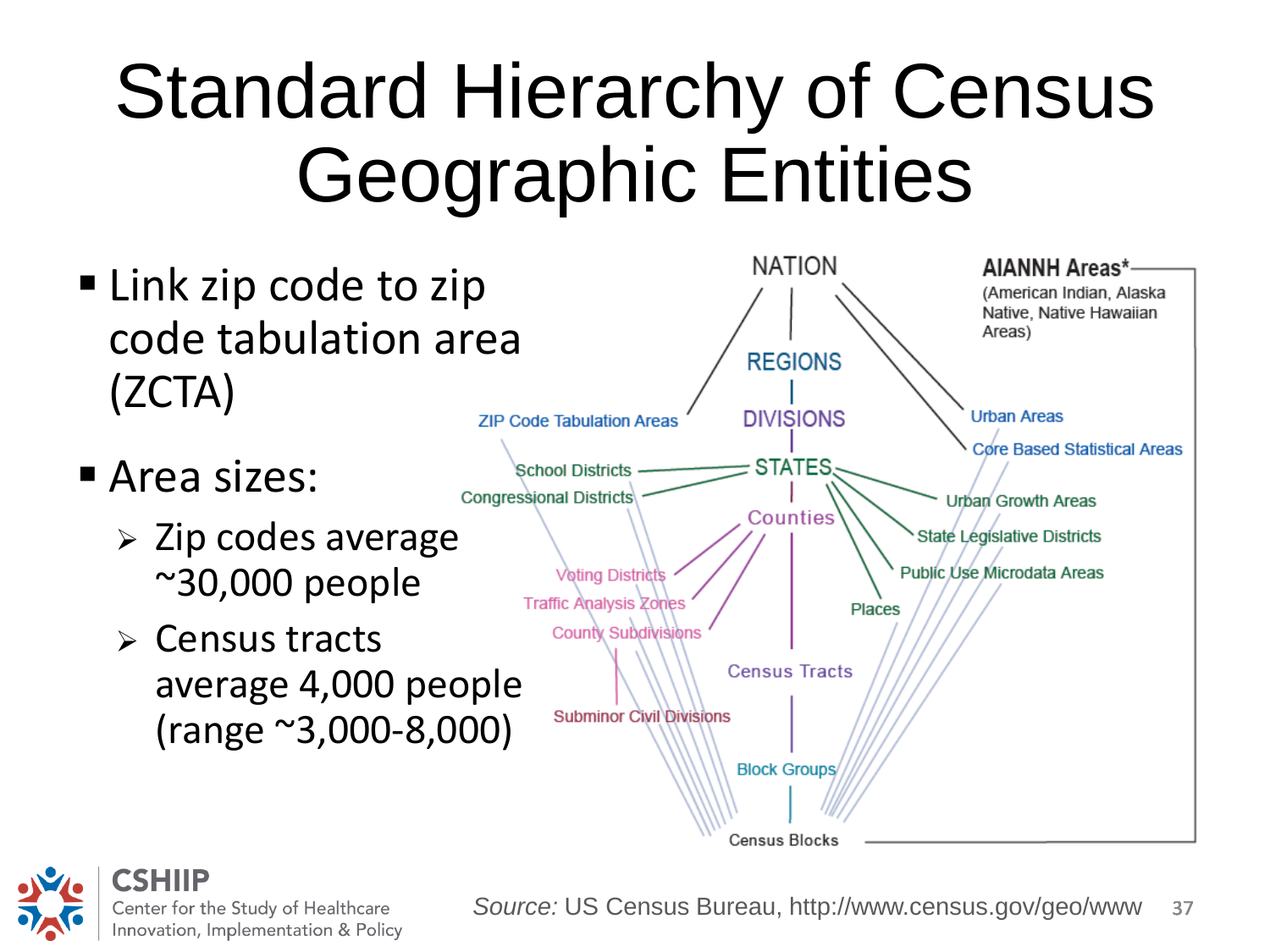## with Area-based SES MeasuresCorrelation of VA Priority Group



Center for the Study of Healthcare Innovation, Implementation & Policy 38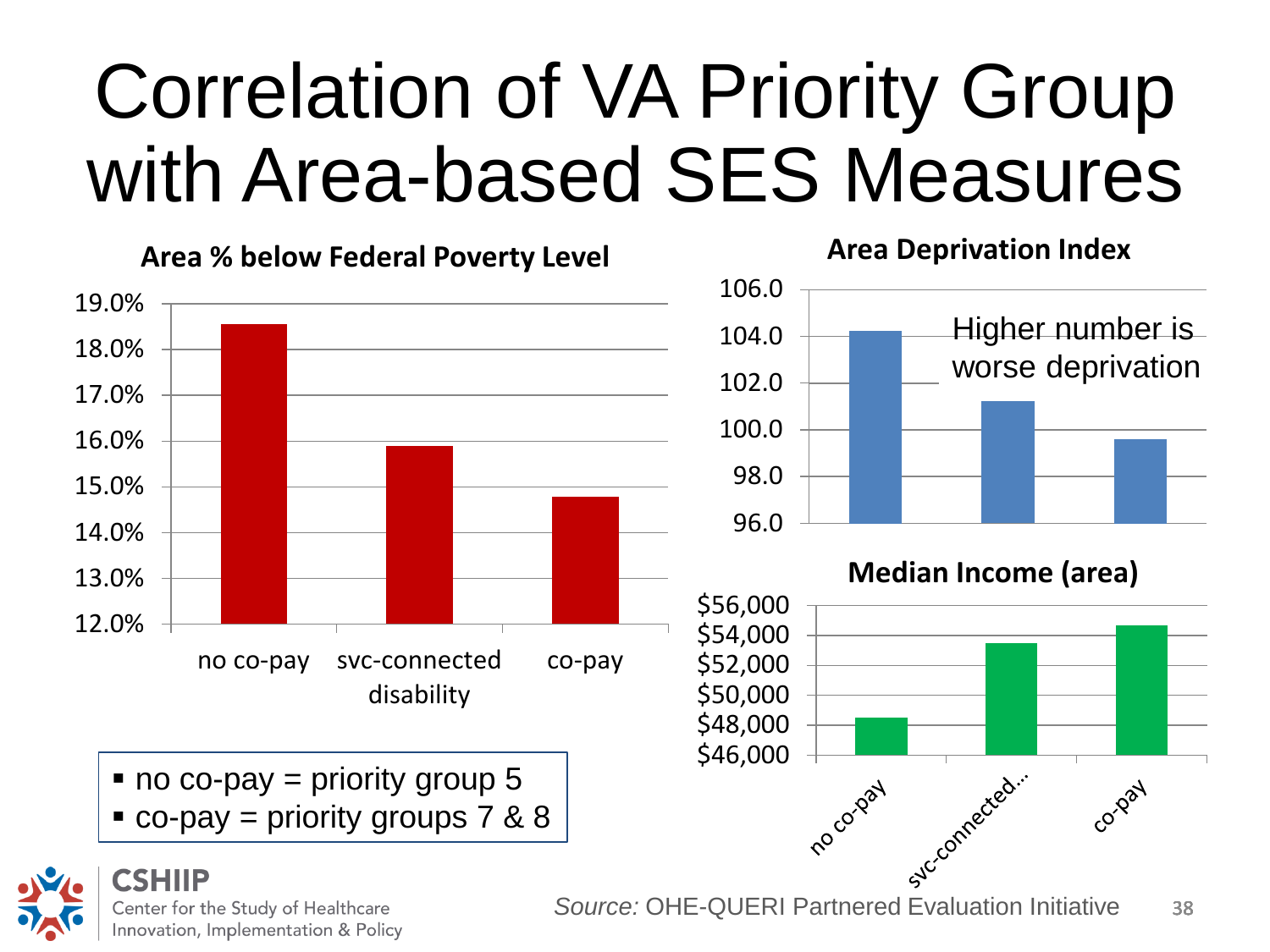## Session Outline

- **Introduction**
- **Measuring race and ethnicity**
- **Measuring socio-economic status**  $\triangleright$  Challenges, strategies, and examples<br>Resources
- Resources

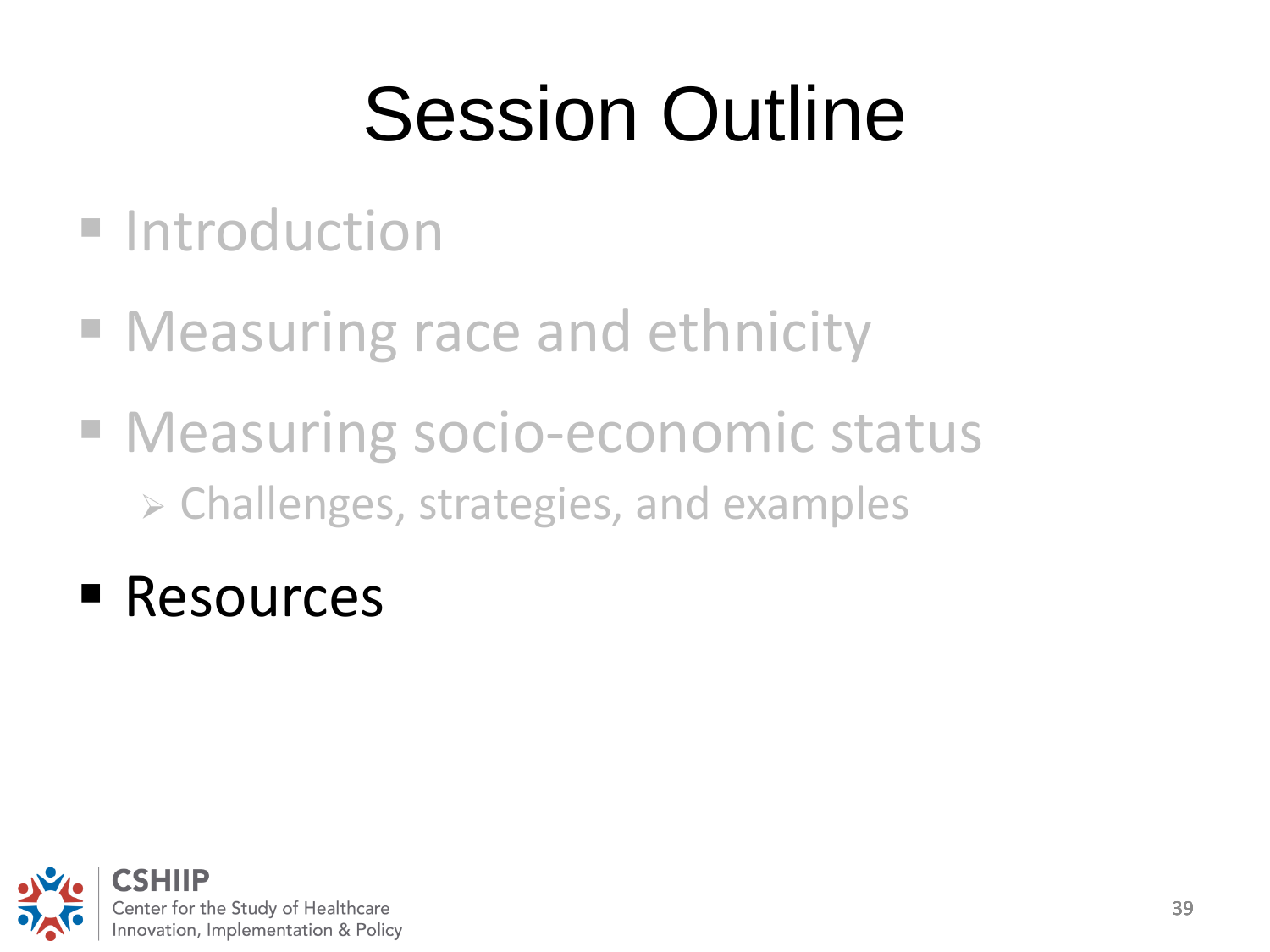## Resources

- VA Office of Health Equity. 2016. National Veteran Health Equity Report–FY2013. US Department of Veterans Affairs, Washington, DC. Available online at: <https://www.va.gov/HEALTHEQUITY/NVHER.asp>.
- Women Veterans Sourcebook Volume 3: Frayne SM, Phibbs CS, Saechao F, et.al. Sourcebook: Women Veterans in the Veterans Health Administration. Volume 3. Women's Health Evaluation Initiative, Women's Health Services, VHA, Dept of Veterans Affairs, Washington DC, Feb 2014.

rcebook Vol 3 FINAL.pdf [https://www.womenshealth.va.gov/WOMENSHEALTH/docs/Sou](https://www.womenshealth.va.gov/WOMENSHEALTH/docs/Sourcebook_Vol_3_FINAL.pdf)  **rcebook Vol 3 FINAL.pdf**<br>
CSHIIP<br>
Center for the Study of Healthcare 40

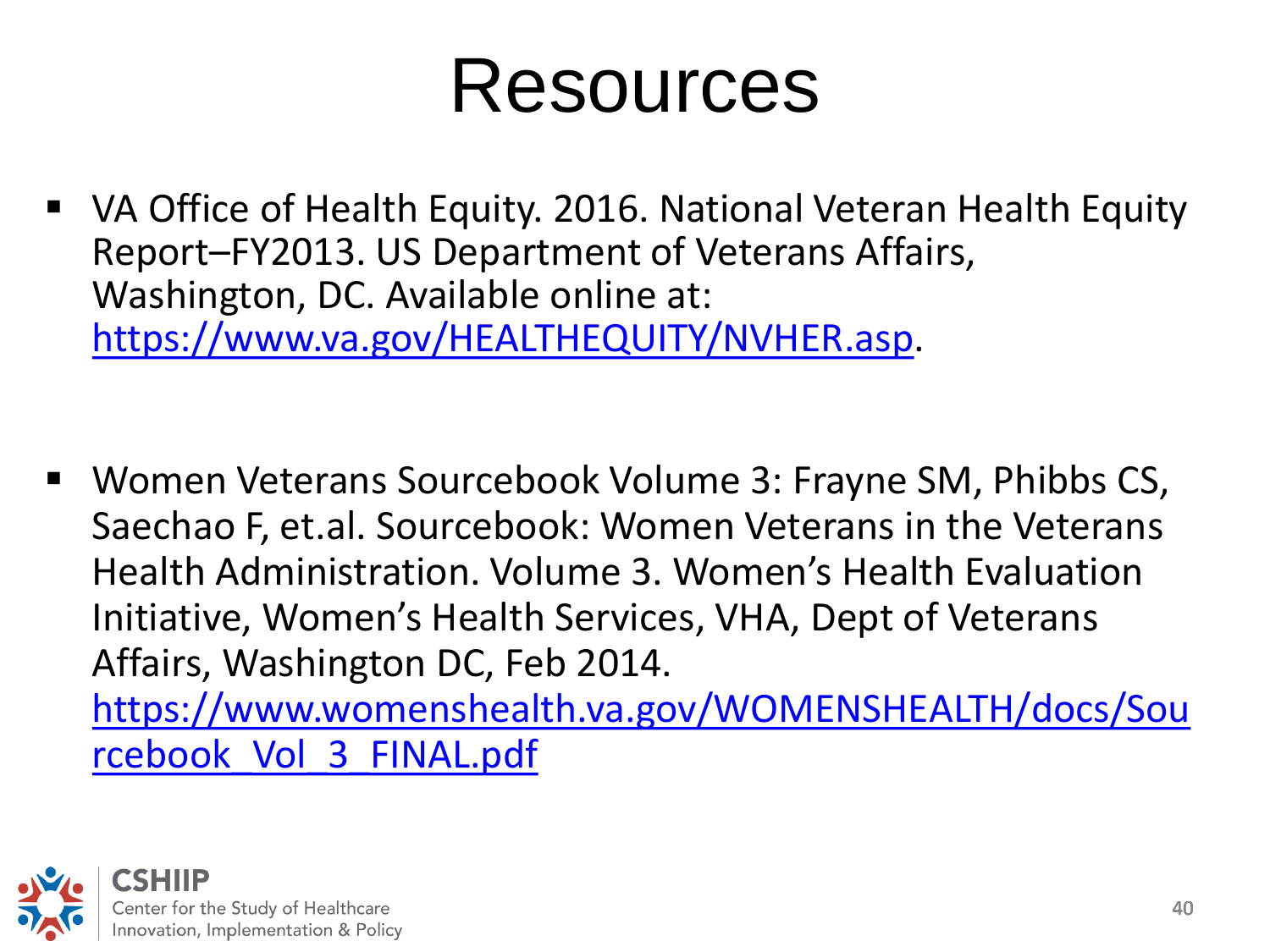## Resources

- [htm](http://vaww.virec.research.va.gov/RaceAndEthnicity/Overview.htm) **UIREC Race & Ethnicity Overview with many useful links** including those mentioned in slides: [http://vaww.virec.research.va.gov/RaceAndEthnicity/Overview.](http://vaww.virec.research.va.gov/RaceAndEthnicity/Overview.htm)
- VIReC information and links about VA Priority Groups: [http://vaww.virec.research.va.gov/PriorityGroups/Overview.ht](http://vaww.virec.research.va.gov/PriorityGroups/Overview.htm)  [m](http://vaww.virec.research.va.gov/PriorityGroups/Overview.htm)
- VHA Data Portal: <http://vaww.vhadataportal.med.va.gov/Home.aspx>

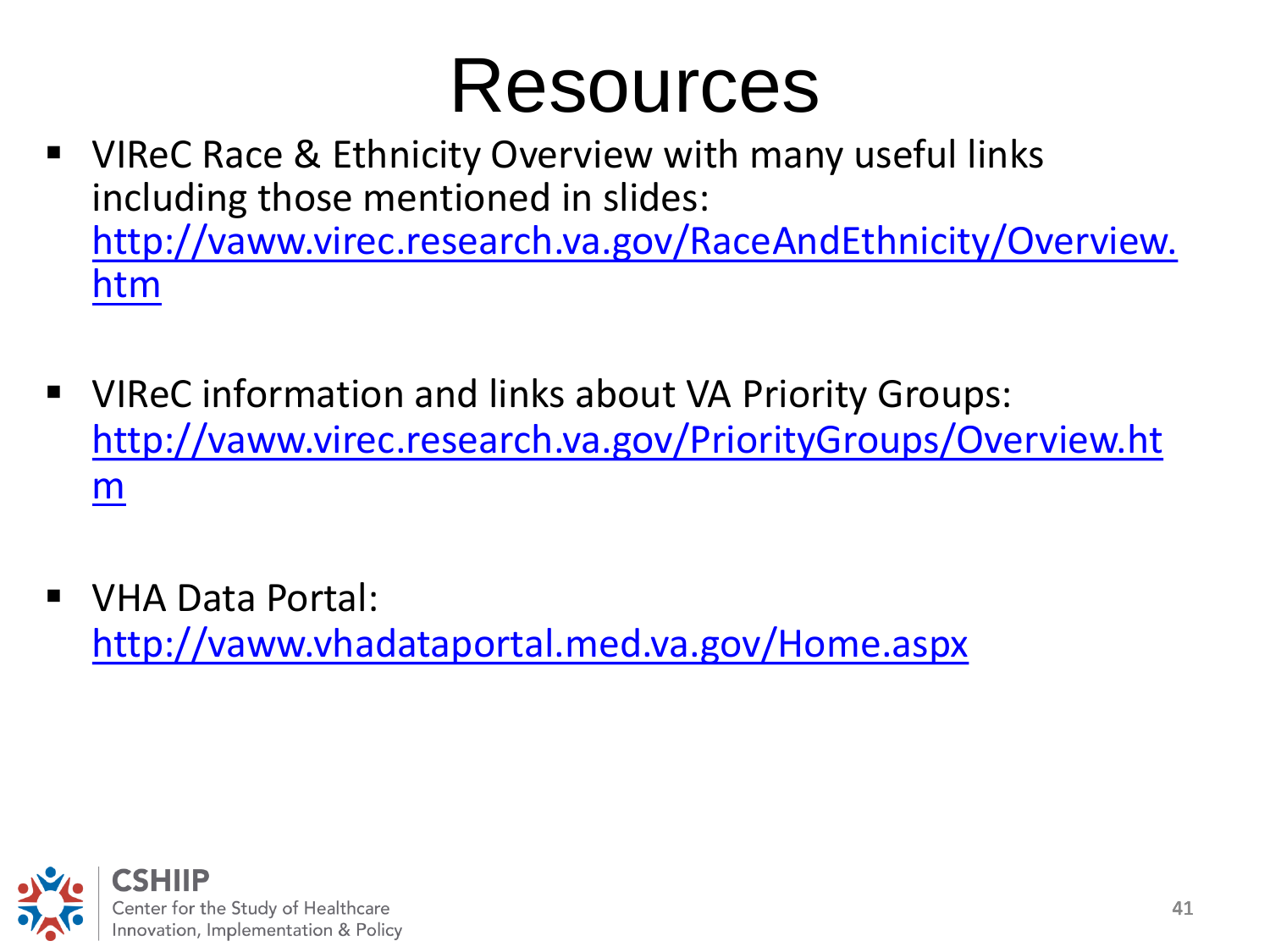## Resources (continued)

- **Area Deprivation Index (ADI):** 
	- > Singh GK. Area Deprivation and Widening Inequalities in US Mortality, 1969-1998. Am J Public Health. 2003; 93:1137-43.
	- Disadvantage and 30 Day Rehospitalizations: An Analysis of Medicare > Kind AJH, Jencks S, Brock J, et.al. Neighborhood Socioeconomic Data. Ann Intern Med. 2014;161(11):765-74.
- and ADI: Washington DL, Steers WN, Huynh AK, Frayne SM, Uchendu US, **Paper demonstrating use of VA race/ethnicity measures** et.al. Racial And Ethnic Disparities Persist At Veterans Health Administration Patient-Centered Medical Homes. Health Affairs. 2017 Jun; 36:1086-94.
- <https://vaww.cdw.va.gov/Pages/CDWHome.aspx>■ Corporate Data Warehouse (CDW):
- **Information about transition from VistAWeb to Joint** Legacy Viewer (JLV) to access electronic health record data:

<http://vaww.ehealth.va.gov/EHEALTH/jlv.asp>.

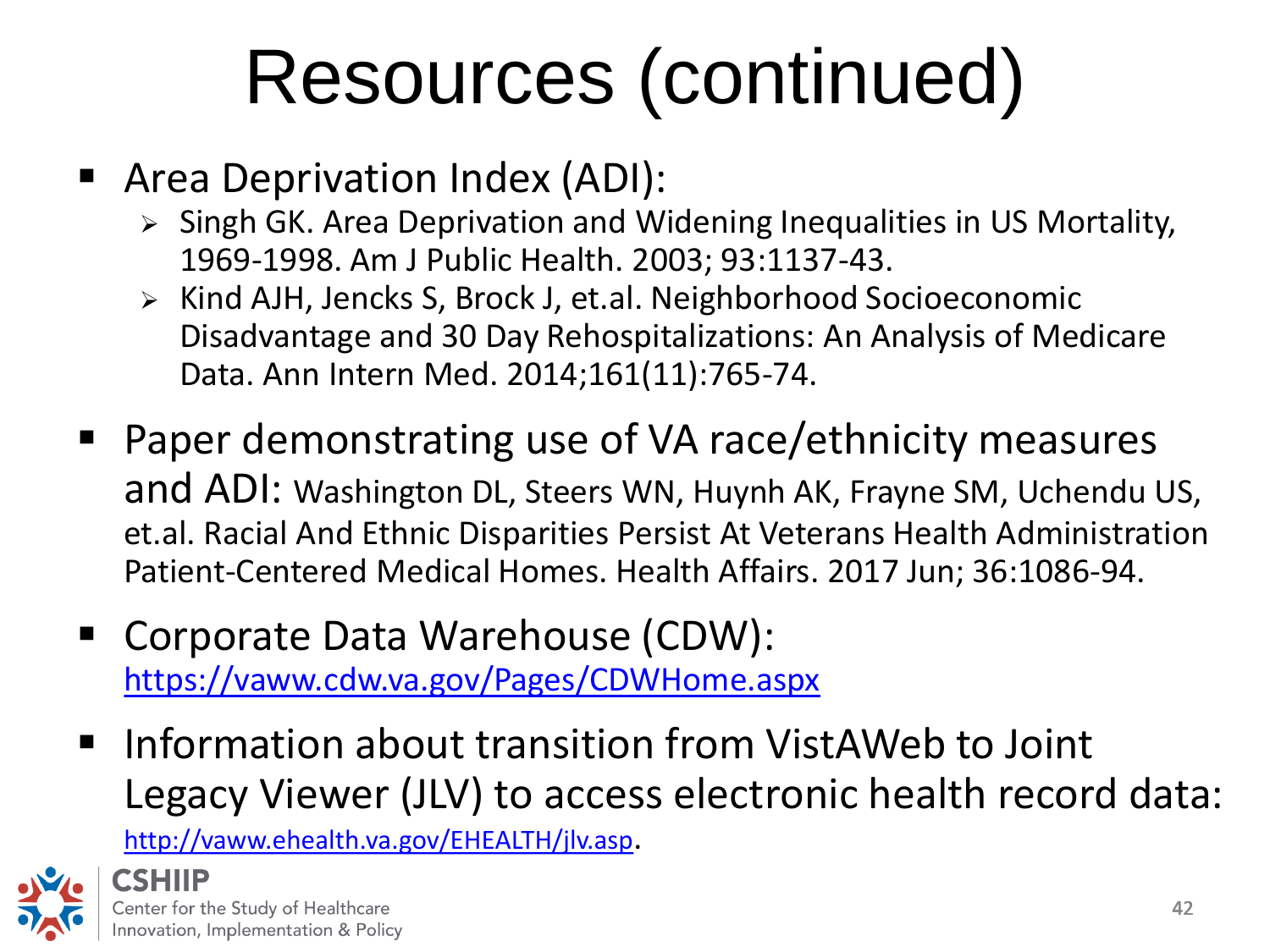## Partnered Evaluation InitiativeOffice of Health Equity-QUERI

For further information:

#### **Donna L. Washington, MD, MPH**

[donna.washington@va.gov](mailto:donna.washington@va.gov) 

[http://www.queri.research.va.gov/partnered\\_evaluation/equity.cfm](http://www.queri.research.va.gov/partnered_evaluation/equity.cfm) 



.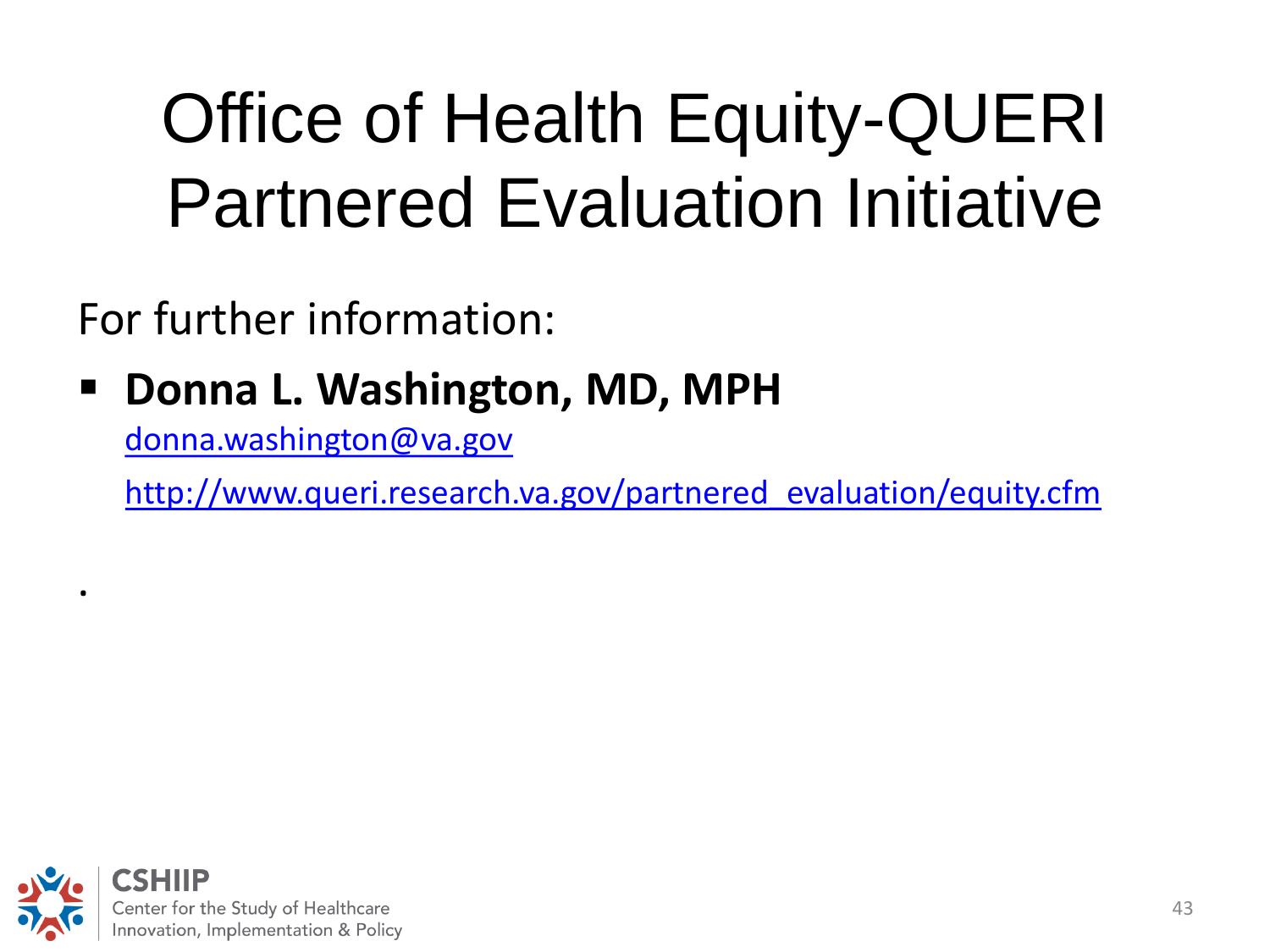Partnered Evaluation InitiativeOffice of Health Equity-QUERI

Thursday, June 29, 2:00 PM ET

## **Chronic Health Conditions Among Vulnerable Veterans: Current Research and Action.**<br>To register, go to:

# https://register.gotowebinar.com/register/20503960543<br>75707907<br>CSHIIP<br>Center for the Study of Healthcare<br>Innovation, Implementation & Policy